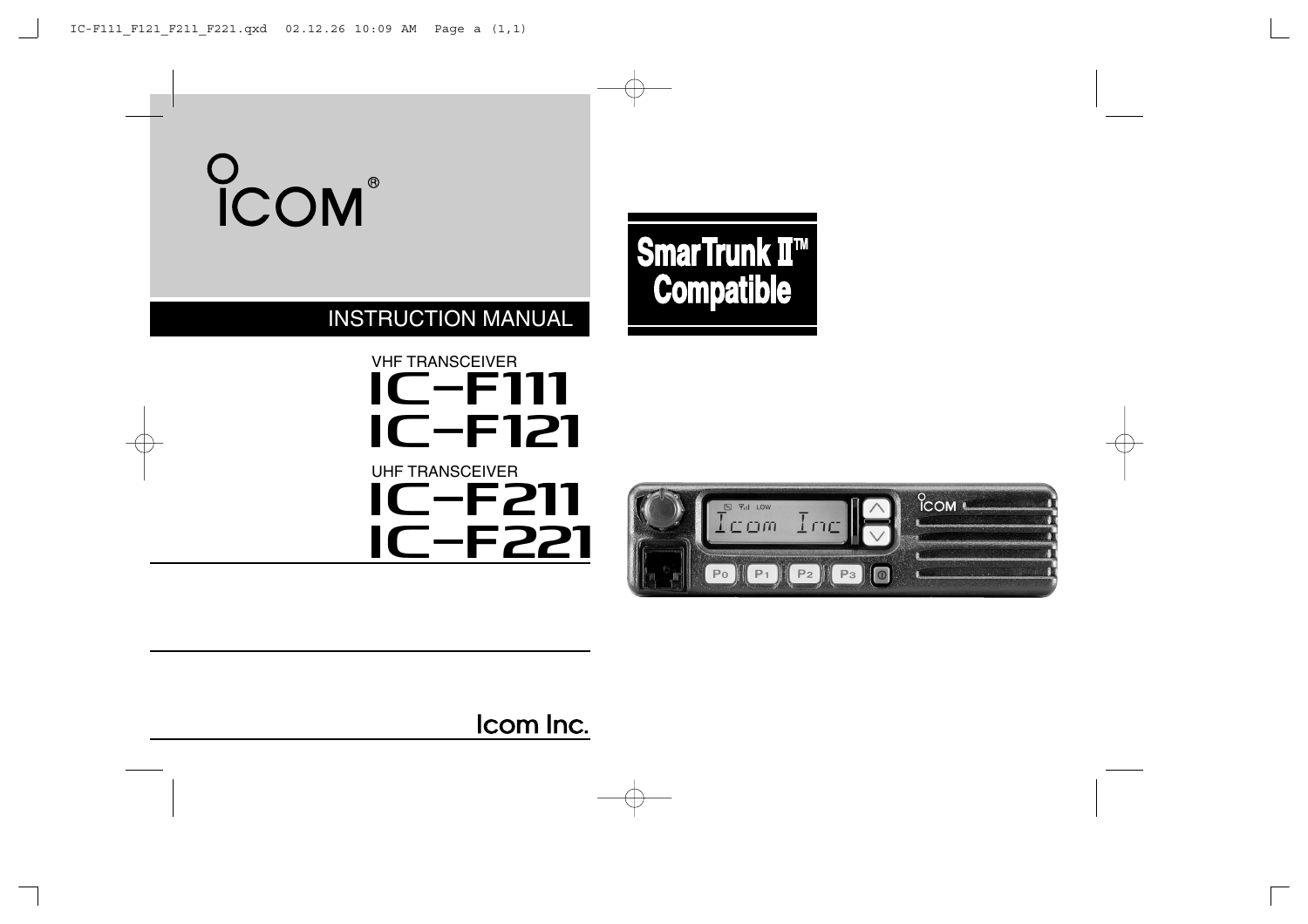## IMPORTANT

**UHF TRANSCEIVER**.

i

**READ ALL INSTRUCTIONS** carefully and completely before using the transceiver.

**SAVE THIS INSTRUCTION MANUAL— This** instruction manual contains important operating instructions for the **IC-F111/F121 VHF TRANSCEIVER** and **IC-F211/F221**

## EXPLICIT DEFINITIONS

| <b>WORD</b>     | <b>DEFINITION</b>                                                                          |
|-----------------|--------------------------------------------------------------------------------------------|
| <b>AWARNING</b> | Personal injury, fire hazard or electric shock<br>may occur.                               |
| <b>CAUTION</b>  | Equipment damage may occur.                                                                |
| <b>NOTE</b>     | If disregarded, inconvenience only. No risk<br>of personal injury, fire or electric shock. |

Icom, Icom Inc. and the  $\degree$  com logo are registered trademarks of Icom Incorporated (Japan) in the United states, the United Kingdom, Germany, France, Spain, Russia and/or other countries. SmarTrunk II™ is a trademark of the SmarTrunk Systems, Inc.

## PRECAUTION

R**WARNING! NEVER** connect the transceiver to an AC outlet. This may pose a fire hazard or result in an electric shock.

**CAUTION! NEVER** touch the transceiver (especially **the heat sink**) when transmitting continuously for long periods. It will become hot.

**NEVER** connect the transceiver to a power source of more than 16 V DC such as a 24 V battery. This connection will ruin the transceiver.

**NEVER** cut the DC power cable between the DC plug and fuse holder. If an incorrect connection is made after cutting, the transceiver might be damaged.

**NEVER** place the transceiver where normal operation of the vehicle may be hindered or where it could cause bodily injury.

**NEVER** allow children to touch the transceiver.

**NEVER** expose the transceiver to rain, snow or any liquids.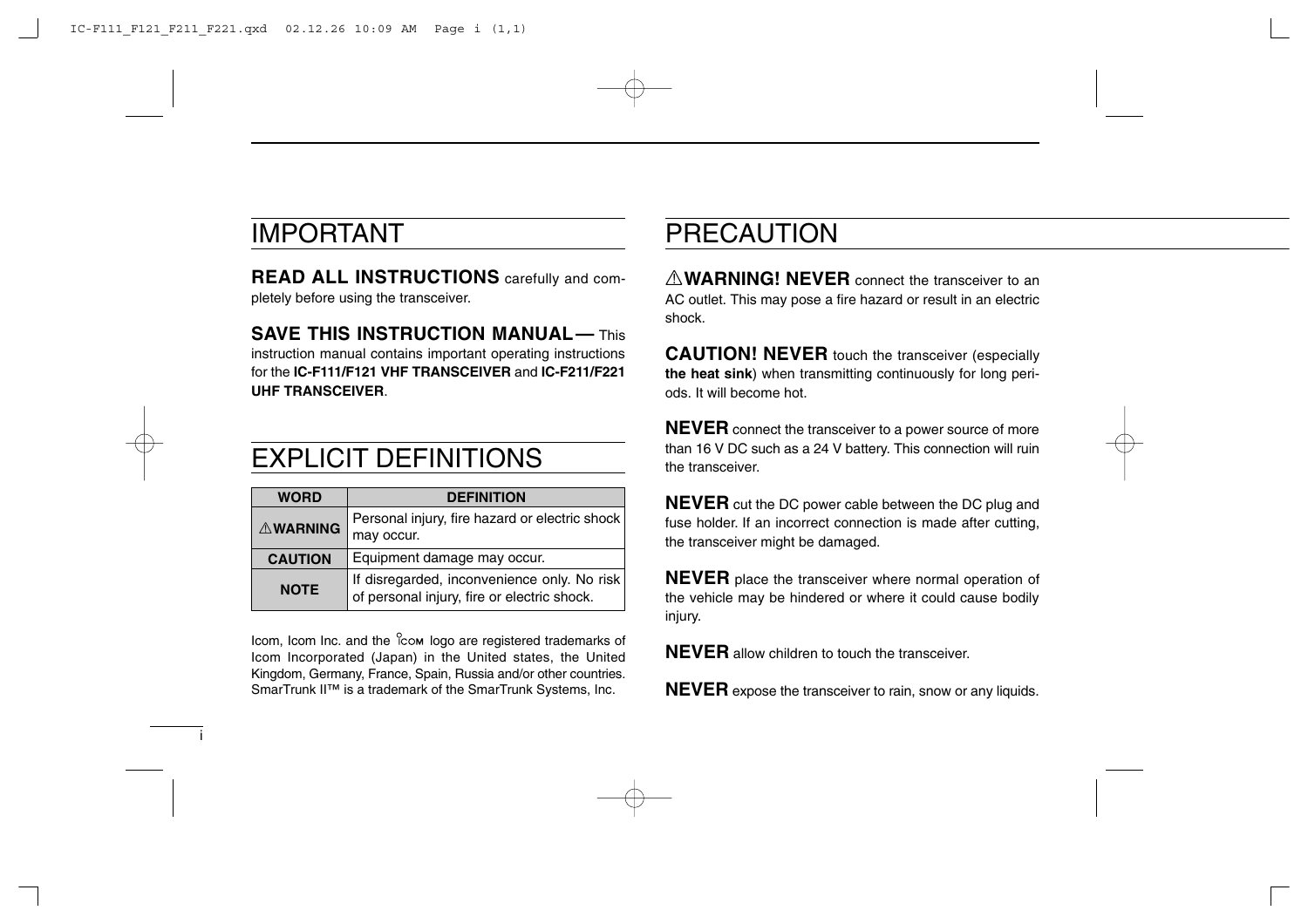**USE** the supplied microphone only. Other microphones have different pin assignments and may damage the transceiver.

**DO NOT** use or place the transceiver in areas with temperatures below –22°F (–30°C) or above +140°F (+66°C), or in areas subject to direct sunlight, such as the dashboard.

**AVOID** operating the transceiver without running the vehicle's engine. The vehicle's battery will quickly run out if the transceiver transmits while the vehicle's engine OFF.

**AVOID** placing the transceiver in excessively dusty environments.

**AVOID** placing the transceiver against walls. This will obstruct heat dissipation.

**AVOID** the use of chemical agents such as benzine or alcohol when cleaning, as they damage the transceiver surfaces.

#### *For U.S.A. only*

**CAUTION:** Changes or modifications to this transceiver, not expressly approved by Icom Inc., could void your authority to operate this transceiver under FCC regulations.

## TABLE OF CONTENTS

| 3 OPTIONAL SmarTrunk II™ OPERATION  11-12              |  |
|--------------------------------------------------------|--|
| ■ SmarTrunk II <sup>™</sup> and conventional modes  11 |  |
|                                                        |  |
| 4 CONNECTION AND MAINTENANCE  13-17                    |  |
|                                                        |  |
|                                                        |  |
|                                                        |  |
| ■ Optional UT-105, UT-108 or UT-111 installation  15   |  |
|                                                        |  |
|                                                        |  |
|                                                        |  |
|                                                        |  |
|                                                        |  |
|                                                        |  |
|                                                        |  |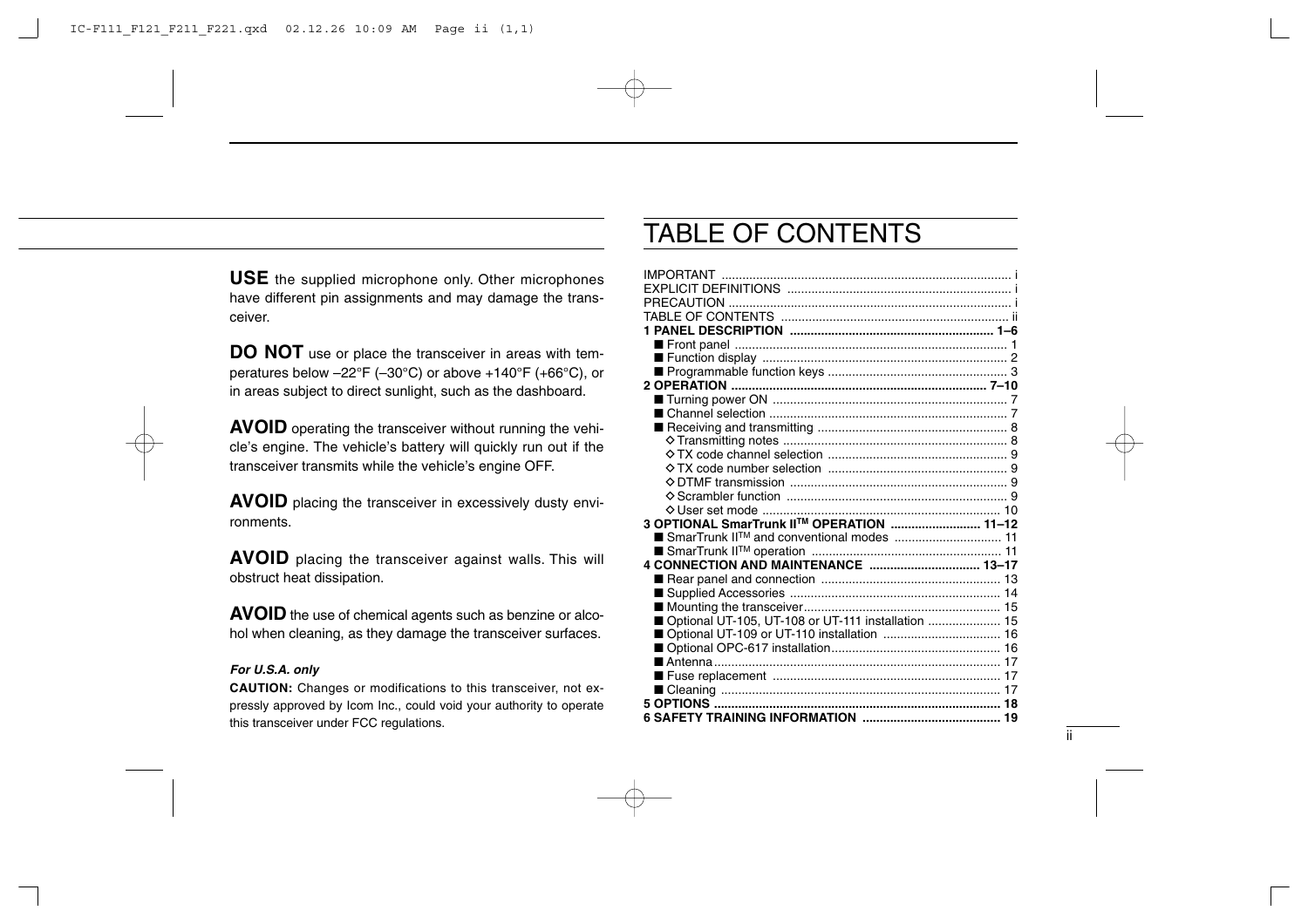## ■**Front panel**



## q**AF VOLUME CONTROL KNOB**

Rotate the knob to adjust the audio output level.

• Minimum audio level is pre-programmed.

## **@FUNCTION DISPLAY**

1

Displays a variety of information, such as an operating channel number/name, 5-tone code, DTMF numbers and audible condition, etc.

**NOTE:** The above functions depend on pre-programming.

## e**UP/DOWN [ ]**/**[ ] KEYS**

- ➥Push to select the operating channel.
- ➥Can be programmed for one of several functions by your dealer. (Same as [P0] to [P3] keys)

## **@POWER SWITCH [POWER]**

Push to turn the power ON and OFF.

- The following functions are available at power ON as options:
- -Automatic scan start
- -Password prompt
- -Set mode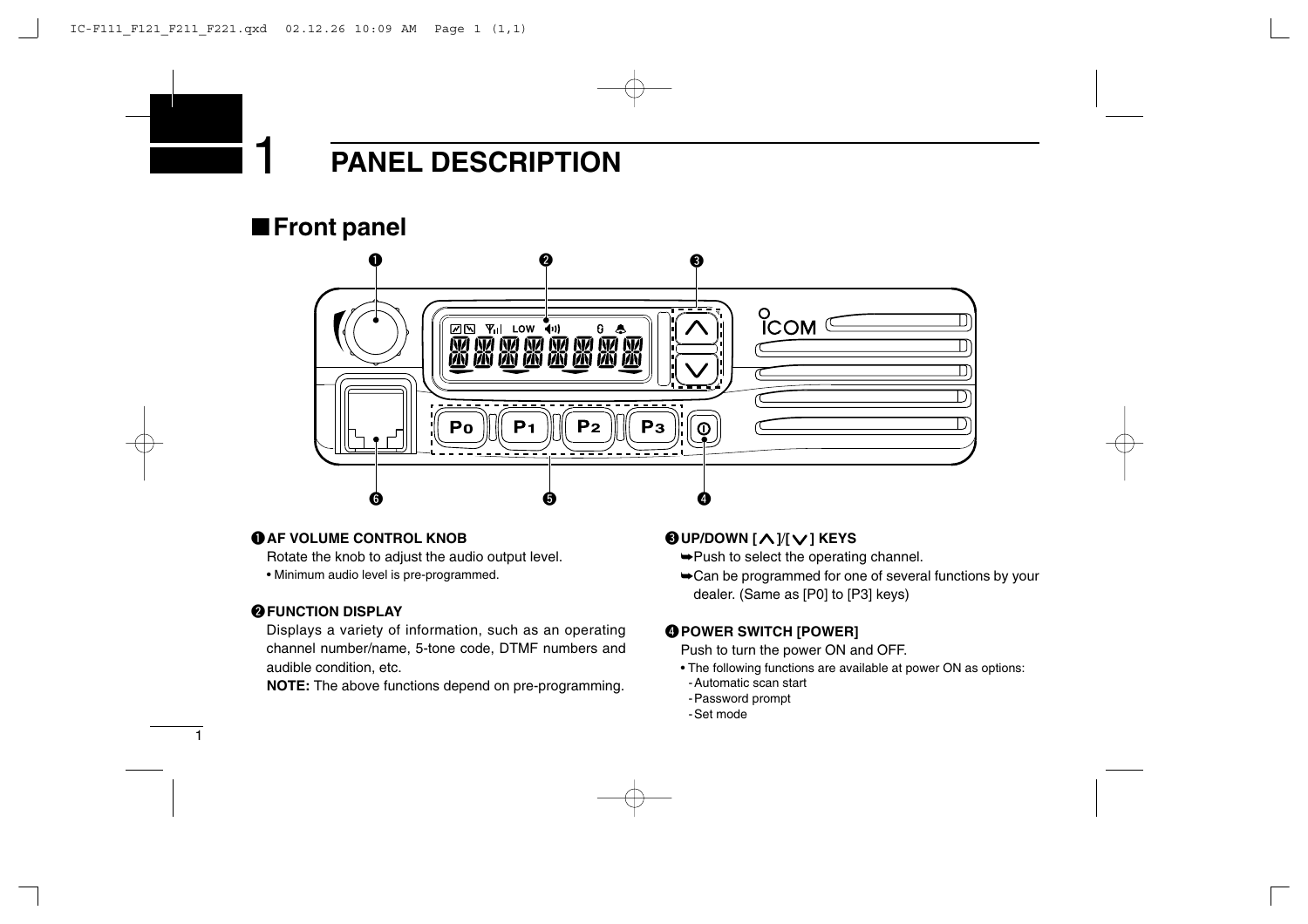## $\bigcirc$  **DEALER-PROGRAMMABLE KEYS [P0] to [P3]**

Desired functions can be programmed independently by your dealer.

## **MICROPHONE CONNECTOR**

Connect the supplied microphone or optional DTMF microphone for SmarTrunk II™ operation here.

**NEVER** connect non-specified microphones. The pin  $\mathbb Z$  assignments may be different and the transceiver may  $\mathscr{U}$  be damaged.

#### $\Diamond$  MICROPHONE

The supplied microphone has a PTT switch and a hanger hook.

- The following functions are available when the microphone is on or off hook:
	- -Automatic scan start when on hook.
- -Automatic priority channel selection when off hook.
- -Sets to 'Inaudible' condition (mute condition) when on hook.
- -Sets to 'Audible' condition (unmute condition) when off hook.

## ■**Function display**



#### q**TRANSMIT INDICATOR**

Appears while transmitting.

#### **@BUSY INDICATOR**

Appears while the channel is busy.

#### e**SIGNAL STRENGTH METER**

Indicates relative receive signal strength level.

#### **QLOW POWER INDICATOR**

Appears when low output power is selected.

## **MAUDIBLE INDICATOR**

Appears when the channel is in the 'Audible' condition (unmute condition).

## **GSCRAMBLER INDICATOR**

Appears when the scrambler function is activated. (Optional UT-109 (#02)/UT-110 (#02) SCRAMBLER UNIT is required.)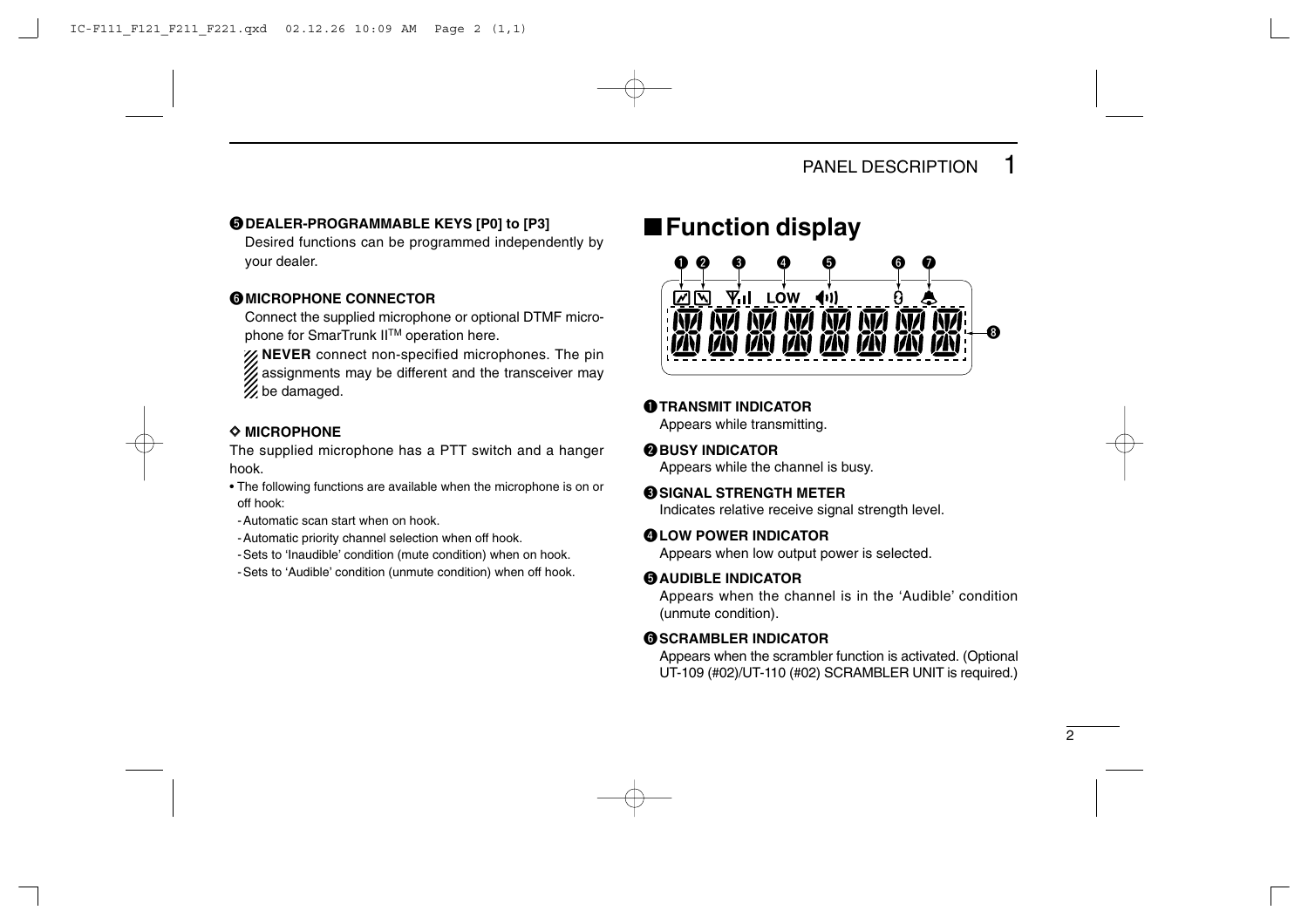## **@2/5TONE INDICATOR**

Appears when the specified 2/5-tone call is received.

## **6 ALPHANUMERIC DISPLAY**

Displays the CH number, 5-tone indication, DTMF numbers, Audible indication, etc.

 $\mathcal{U}$  **NOTE:** When the alphanumeric display blinks and transmitting becomes impossible, check that the DC battery X voltage has not dropped below 8 V or that the antenna is  $\mathcal{U}$  not tuned properly or the antenna connection is faulty.

## ■**Programmable function keys**

The following functions can be assigned to **[P0], [P1], [P2], [P3], [ ]** and **[ ]** programmable function keys.

Consult your Icom dealer for details concerning your transceiver's programming.

In the following explanations, programmable function names are bracketed. The specific switch used to activate the function depends on programming.

#### ¡ *CH UP AND DOWN KEYS*

- $\rightarrow$  Select an operating channel. **CH UP**
- **CH DN**
- **► Select a transmit code channel after pushing** the **[TX CH]** key.
	- ➥ Select a DTMF channel after pushing the **[DTMF]** key.
	- $\rightarrow$  Select a scan group after pushing and holding the **[SCAN]** key.

## ¡ *BANK KEY*

**BANK**

Select and determine a bank number.

• When the optional UT-105 is installed, push one or more times to select a channel bank for conventional channels or SmarTrunk II TM channels.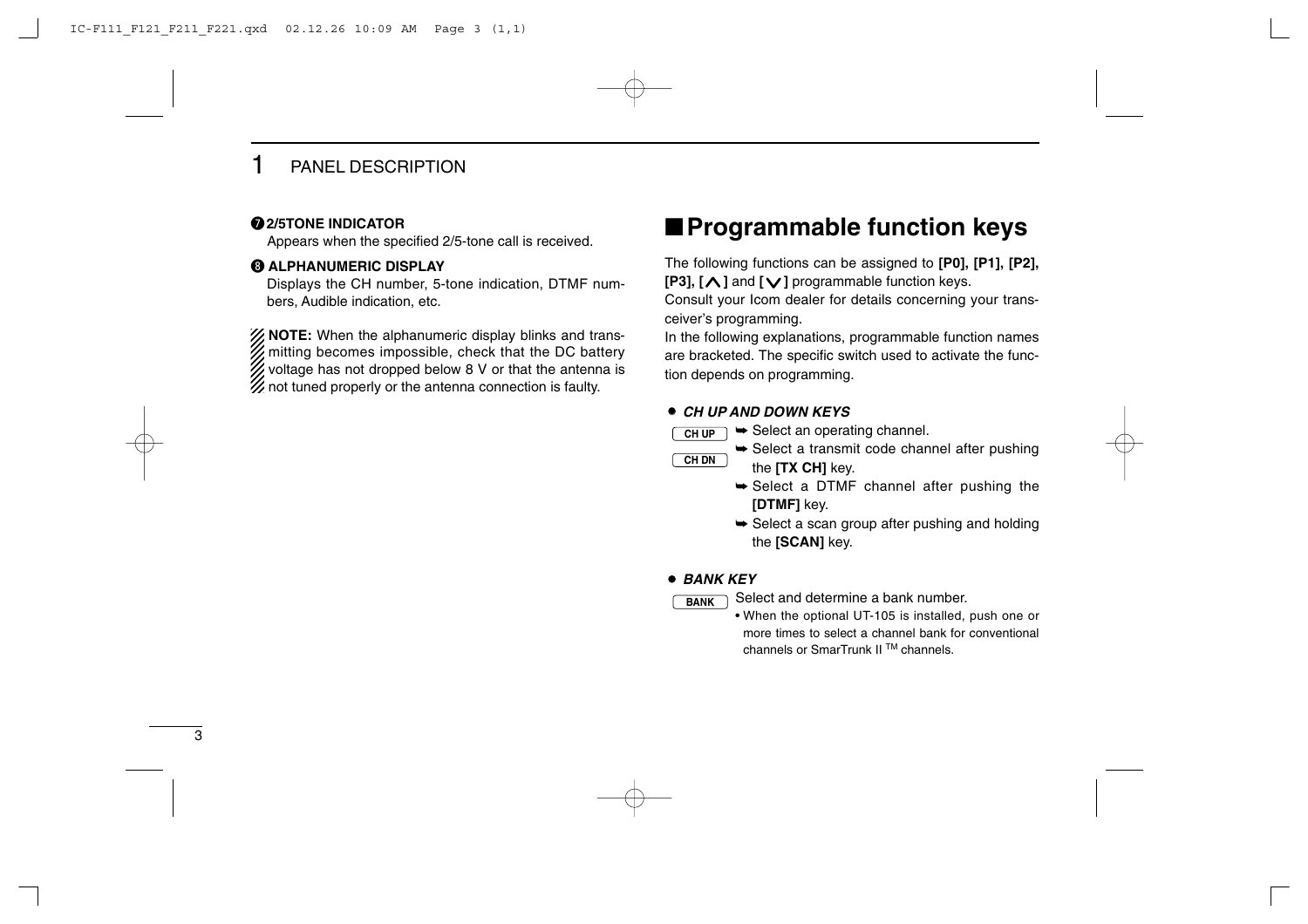#### ¡ *SCAN START/STOP KEY*



**SCAN A** Push this key to start scanning; and push again **THILL** to stop.

> **NOTE:** Place the microphone on hook to start scanning.

 $\mathbb Z$  Take the microphone off hook to stop scanning.

## ¡ *SCAN TAG KEY*

Adds or deletes the selected channel to the scan group. **TAG**

## ¡ *PRIORITY CHANNEL KEYS*



Push these keys to select priority A or priority B channel, respectively.

**PRI B**

## ¡ *OPERATING CHANNEL KEYS*



Select an operating channel directly.

**CH2**



**CH4**

#### ¡ *MONITOR KEY*

- Activates one of (or two of) the following functions on each channel independently:
- Push and hold the key to unmute the channel (audio is emitted; 'Audible' condition).
- Push the key to toggle between the mute and unmute conditions (toggles between 'Audible' and 'Inaudible').
- Push the key to mute the channel (sets to 'Inaudible' only).
- Push the key to unmute the channel (sets to 'Audible' only).
- Push the key after communication is finished to send a 'reset code'.

**NOTE:** The unmute condition ('Audible' condi- $\mathscr{U}$  tion) may automatically return to the mute con- $\mathbb Z$  dition ('Inaudible' condition) after a specified  $\mathscr{U}$  period depending on the pre-setting.

## ¡ *LOCK KEY*

- **LOCK**
- Push this key for 1 sec. to lock all programmable keys except the following:
- **[CALL]** (incl. **[CAL A]** and **[CAL B]**), **[MONI]** and **[EMER]** keys.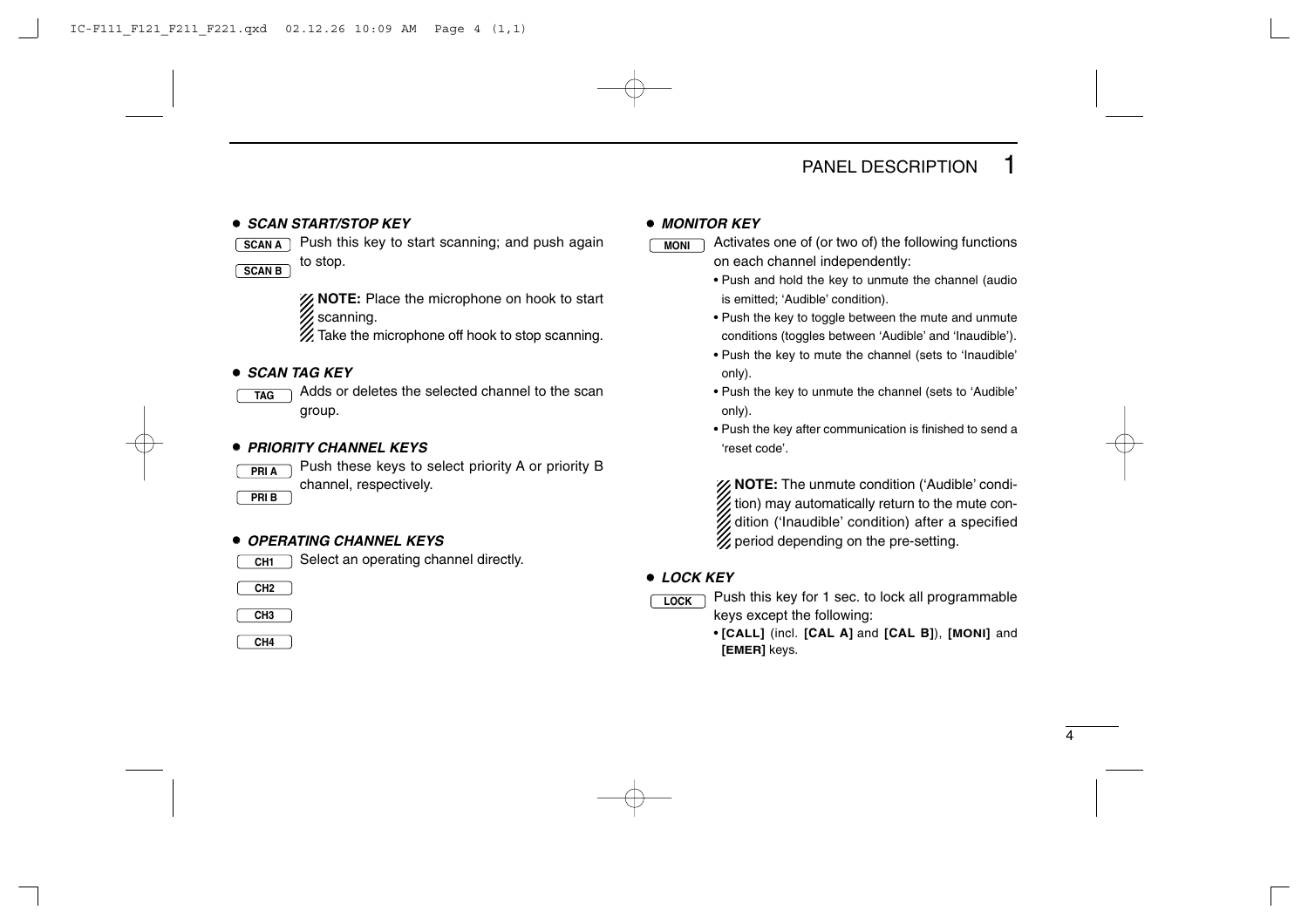#### ¡ *OUTPUT POWER SELECTION KEYS*

- Select the transmit output power temporarily, or **H/L CALL** permanently, depending on the pre-setting.
	- Contact your dealer for the output power level for each selection.

#### ¡ *TALK AROUND KEY*

- Turns the talk around function ON and OFF. **TA**
	- The talk around function equalizes the transmit frequency to the receive frequency for mobile-to-mobile communication.

#### ¡*WIDE/NARROW KEY*

Push this key to toggle the bandwidth between wide or narrow. **W/N**

#### ¡ *DTMF AUTODIAL KEY*

Push this key to display the text of the DTMF channel number and set the desired channel number via the **[ ]**/**[ ]** key. Then, push this key again to transmit a specified DTMF code. **DTMF**

#### ¡ *CALL KEY*

| CALL | $\supset$ Transmit a 2-tone, 5-tone code. |
|------|-------------------------------------------|
|      |                                           |

- Call transmission is necessary before you call another station depending on your signaling system.
- The **[CAL A]** and/or **[CAL B]** keys may be available when your system employs selective 'Individual/Group' calls. Contact your dealer about which call is assigned to each key. **CAL A CAL B**

#### ¡ *EMERGENCY KEY*

**EMER**

- Push and hold the key to transmit an emergency call.
	- If you want to cancel the emergency call, push and hold (or push) the key again before transmitting the call.
	- Depending on the pre-setting, the emergency call is transmitted one time only, or repeatedly, until receiving a control code.

#### ¡ *HOOK SCAN*

When the Hook Scan function is turned ON, push this key to stop scanning temporarily. Push this key again to re-start scanning. **HOOK**

#### ¡ *TX CODE KEY*

Select a transmit 5-tone code (station code) channel. **TX CH**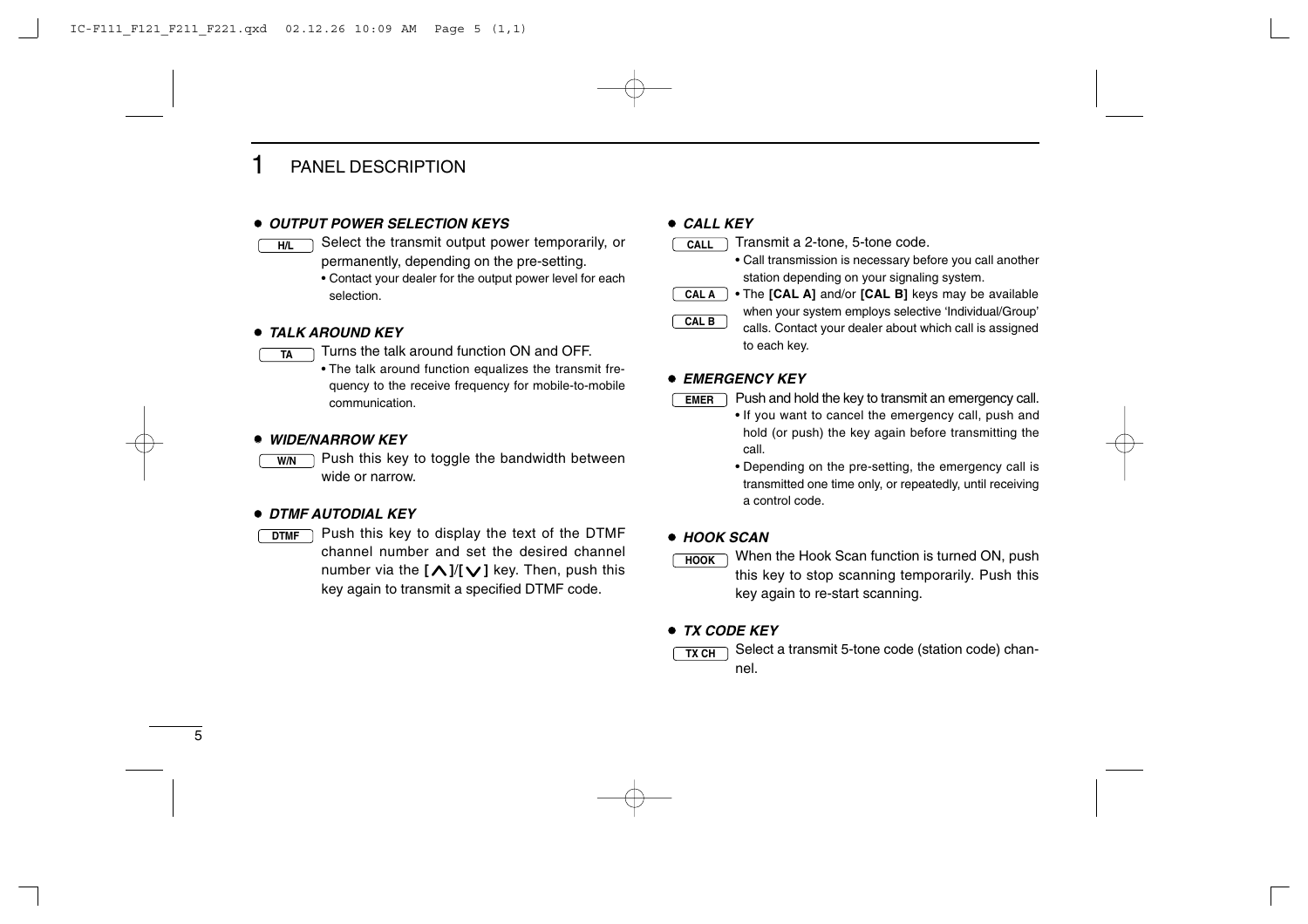#### ¡ *SCRAMBLER KEY*

- ➥ Push and hold to turn the voice scrambler function ON. **SCRM**
	- $\rightarrow$  Push this key to turn the voice scrambler function OFF.

- The optional UT-109 (#02) or UT-110 (#02)
- VOICE SCRAMBLER UNIT is required.
- UT-109: Non-rolling type. 32 codes are available.
- UT-110: Rolling type. Provides higher communication security. 1020 (4 groups  $\times$  255) codes are available.
- **NOTE:**<br>
Integral of UCLE<br>
Integral of UCLE<br>
Integral of these<br>
Integral of these<br>
Integral of Some<br>
Integral of the values<br>
Integral of the values<br>
Integral of Some<br>
Integral of the refer t<br>
Integral of the refer t • This transceiver requires version #02 of these units. Do not install version #01, as they are not compatible.
	- Some PC board modifications are required when installing UT-109 or UT-110. Please
	- refer to 'Optional UT-109 or UT-110 installa-
- tion'. (p.16)
- $\mathscr{U}\bullet$  Please contact your dealer for details.

#### ¡ *USER SET MODE KEY*

**SET**

Changes the contents of the items in the User Set mode. Please refer to p. 10.

• Push and hold this key for 1 sec. to enter set mode. Push this key again momentarily to select the desired item. Push **[ ]**/**[ ]** to set the desired level/condition.

Push and hold this key again to exit set mode.

• User set mode also available via the 'Power ON function'.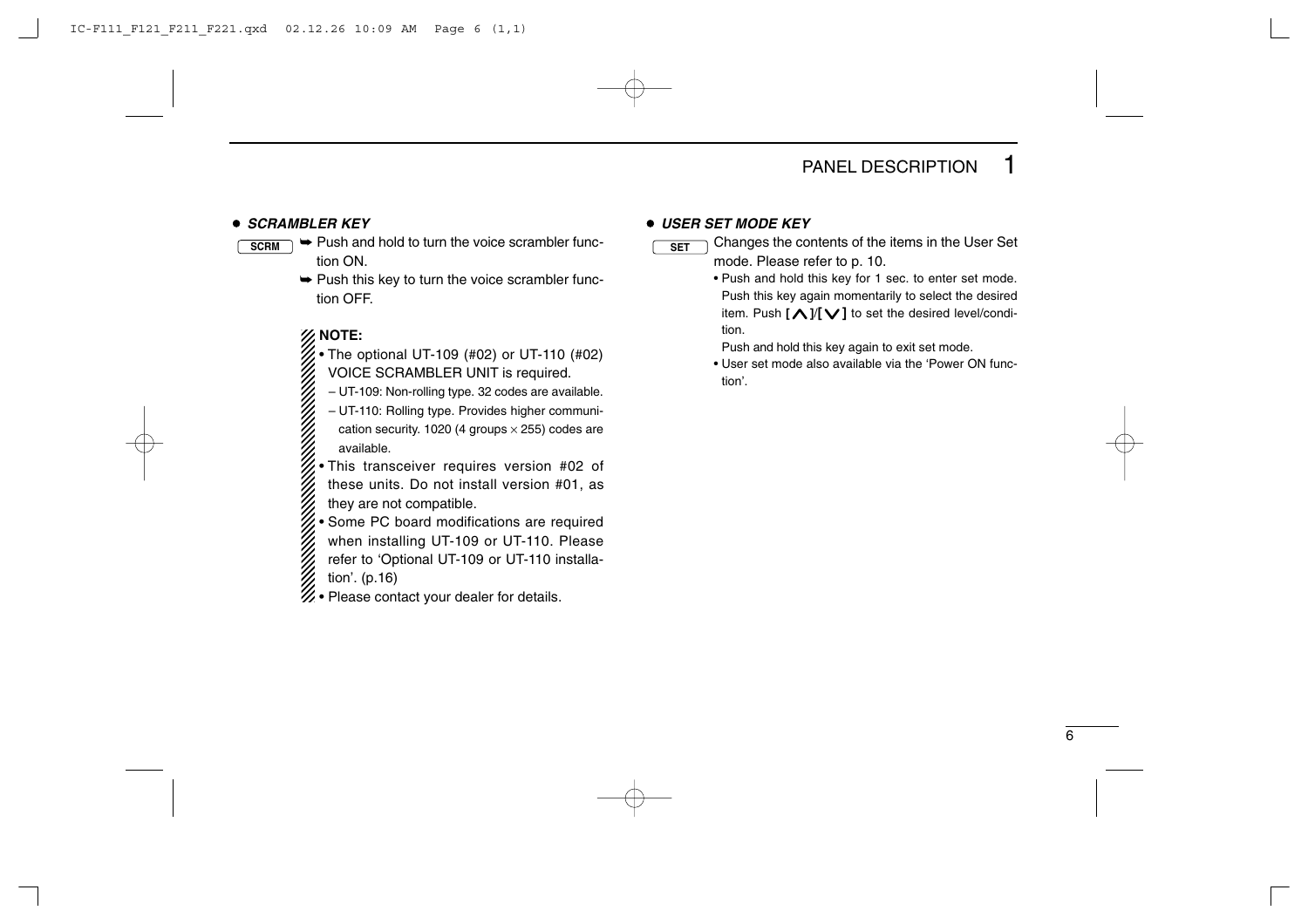## 2 **OPERATION**

## ■**Turning power ON**

 $\circled{1}$  Push  $\circled{1}$   $\circled{1}$  to turn the power ON.

- $\Omega$  If the transceiver is programmed for a start up passcode, input the digit codes as directed by your dealer.
	- The keys in the table below can be used for password input:
	- The transceiver detects numbers in the same block as identical. Therefore "01234" and "56789" are same.

| <b>KEY</b>    | Po | P <sub>1</sub> | P <sub>2</sub> | Pз | ⊙ |
|---------------|----|----------------|----------------|----|---|
| <b>NUMBER</b> |    |                | 2              | з  |   |
|               | 5  | 6              |                | 8  | 9 |

e When the "PASSWORD" indication does not clear after inputting 4 digits, the input code number is incorrect. In this case, turn the power off and start over.

## ■**Channel selection**

Several types of channel selection are available. The methods may differ according to your system setup.

## *NON-BANK TYPE:*

Push  $[\Lambda]$   $[\vee]$  to select the desired operating channel in sequence; or, push one of the **[CH 1]** to **[CH 4]** keys to select a channel directly.

#### *BANK-TYPE:*

Push **[BANK]** to select the desired bank number or name.

## *AUTOMATIC SCAN TYPE:*

Channel setting is not necessary for this type. When turning the power ON, the transceiver automatically starts scanning. Scanning stops when receiving a call or when taking the microphone off hook.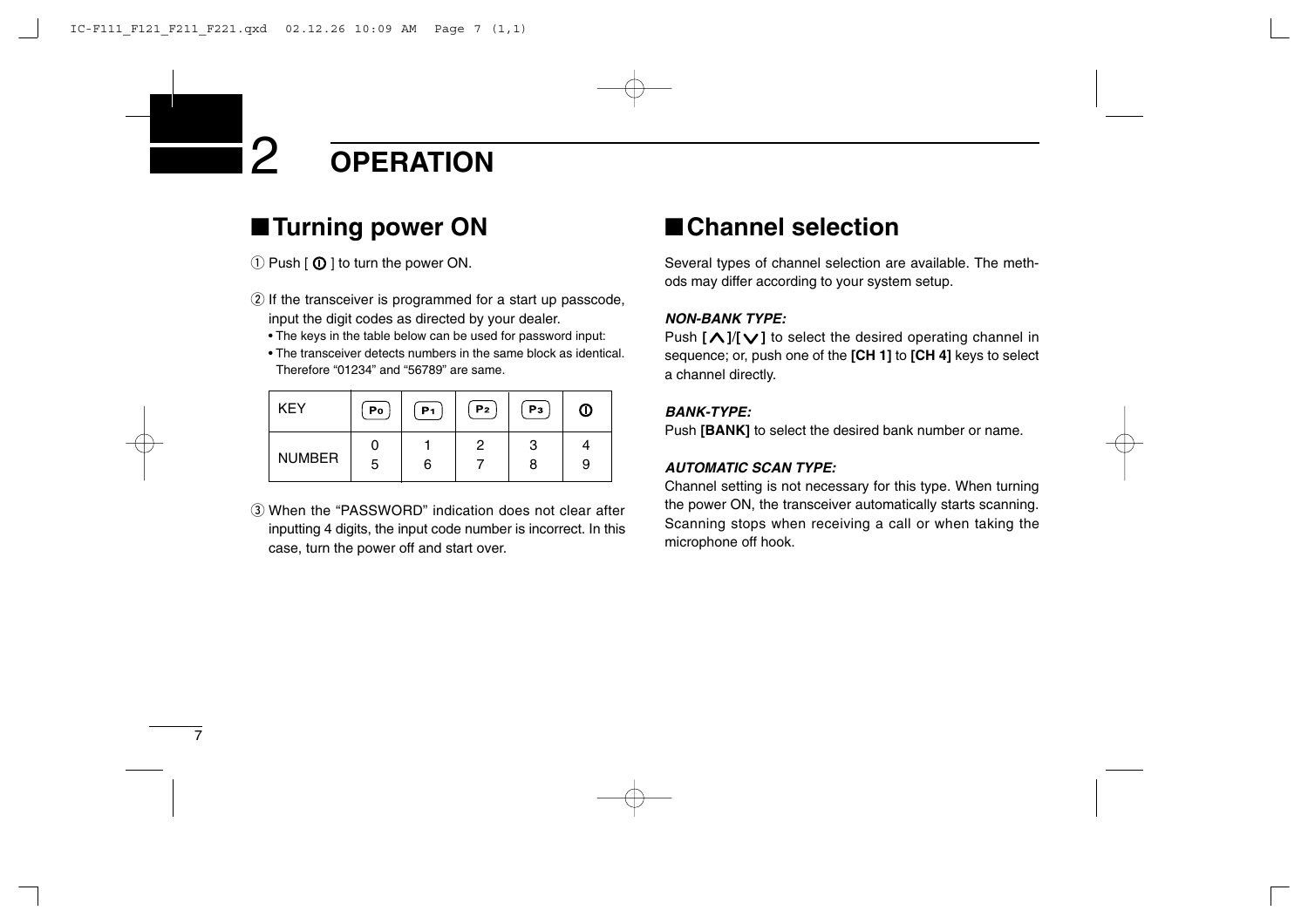## ■**Receiving and transmitting**

## *RECEIVING:*

- $\circled{1}$  Push  $\circled{0}$   $\circled{1}$  to turn the power ON.
- $\Omega$  Push  $\Lambda$  and  $\Lambda$  to select a channel.
- e When receiving a call, adjust the audio output level to a comfortable listening level.

## *TRANSMITTING:*

- $\sigma$  Take the microphone off hook.
	- 2-tone, 5-tone mute may be released. (The 'audible' condition is selected and " $\mathbb{N}$ " appears.)
	- A priority channel may be selected automatically.
- (5) Wait for the channel to become clear.
	- The channel is busy when " $\mathbb{S}$ " appears.
- (6) Push the **[CALL]** key when initiating a call from your side.
	- Coded audio may be heard from the transceiver, then "  $\leftarrow$  " appears.
	- This operation may not be necessary depending on your signaling system. Contact your dealer.
- $\Omega$  While pushing and holding [PTT], speak into the microphone at your normal voice level.
- $\circ$  Release [PTT] to receive.

## *Z* IMPORTANT!: To maximize the readability of your signal;

- $\mathscr{C} \rightarrow$  Pause briefly after pushing [PTT].
- ➥ Hold the microphone 2 to 5 cm from your mouth, then
- speak into the microphone at a normal voice level.

## **♦ Transmitting notes**

**• Transmit inhibit function**

The transceiver has several inhibit functions which restrict transmission under the following conditions:

- The channel is in mute condition ('Inaudible' condition: "  $\bigoplus$  " does not appear).
- Channel is busy.
- A matched/un-matched CTCSS code is received.
- The selected channel is a 'receive only' channel.

#### **• Time-out timer**

After continuous transmission for a pre-programmed period, the time-out timer is activated causing the transceiver to stop transmitting and automatically select receive.

## **• Penalty timer**

Once the time-out timer is activated, transmission is further inhibited for a period determined by the penalty timer.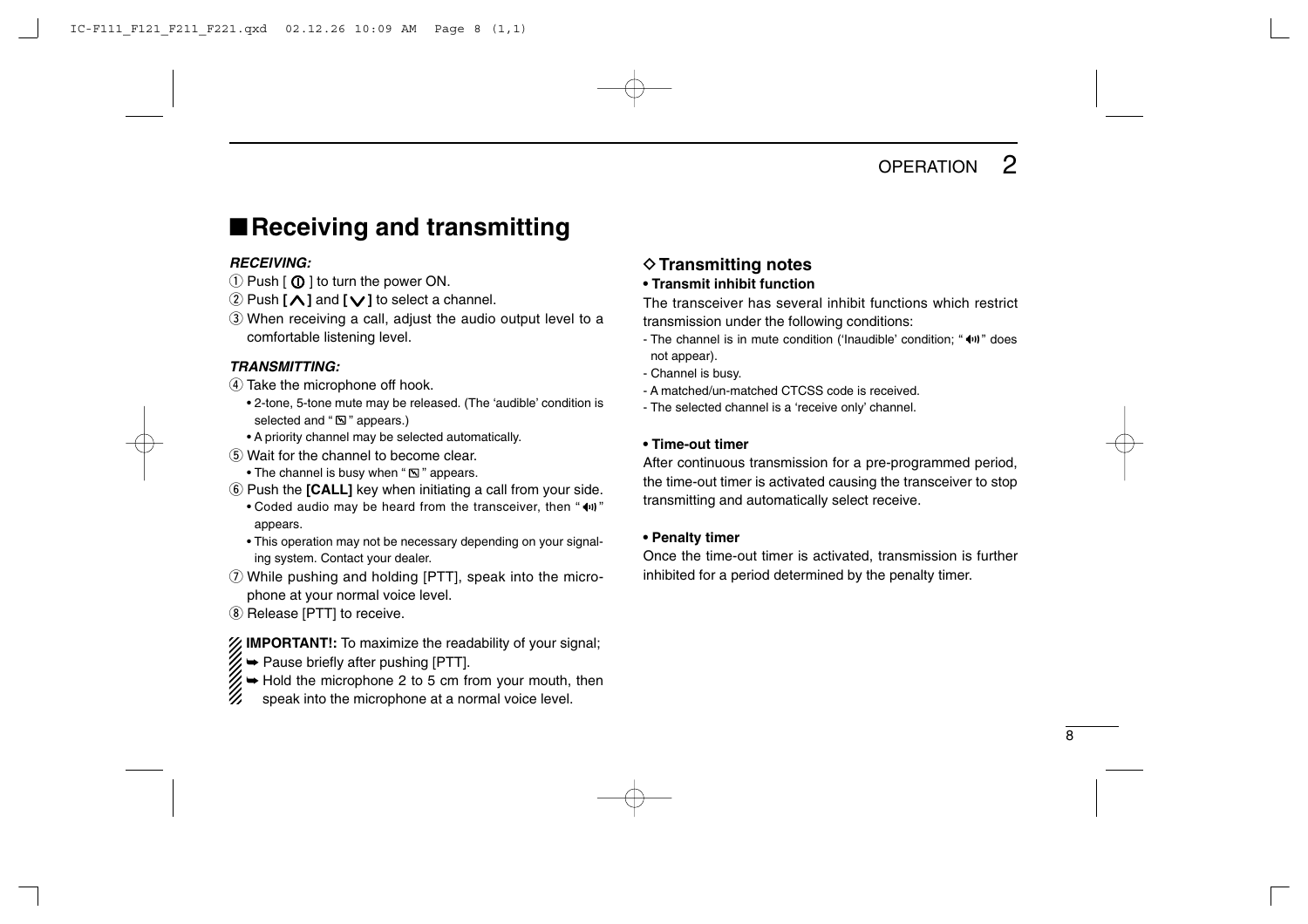## 2 OPERATION

## **◇ TX code channel selection**

If the transceiver has a **[TX CH]** key, the display can be toggled between the operating channel number (or name) and TX code channel number (or name). When the TX code channel number (or name) is displayed, the **[ ]**/**[ ]** keys select the TX code channel.

#### *To select a TX channel:*

- (1) Push **[TX CH]**—a TX code channel appears.
- w Push **[ ]**/**[ ]** to select the desired TX code channel.
- **(3) Push <b>[CALL]** to transmit the selected TX code.
- **4**) Push **[TX CH]** again to return to the channel display.

## **◇ TX code number selection**

If the transceiver has a **[TX CH]** key, TX code contents can be changed within the allowable digits.

## *To select a TX code:*

- q Push **[TX CH]**—a TX code number appears and the first digit blinks.
- **2** Push **[∧ ]/[∨ ]** to select the desired number of the blinking digit.
- **(3) Push <b>[TX CH]** to enter the selected number and the next digit will start blinking automatically.
- $\overline{r}(4)$  Repeat step  $\overline{r}(2)$  and  $\overline{r}(3)$  to input all allowed digits.
- (5) Push **[CALL]** to transmit the selected TX code.

## D**DTMF transmission**

If the transceiver has a **[DTMF]** key, the automatic DTMF transmission function is available. Up to 7 DTMF channels may be available.

## *To transmit a DTMF code:*

- q Push **[DTMF]**—a DTMF code channel appears.
- w Push **[ ]**/**[ ]** to select the desired DTMF channel.
- e Push and hold **[DTMF]** to transmit the DTMF code on the selected DTMF channel.

## D**Scrambler function**

The UT-109 (#02) or UT-110 (#02) optional voice scrambler unit provides high performance private communication between stations with the same scrambler codes.

## *To turn the scrambler function ON and OFF:*

- q Push and hold **[SCRM]** to turn the scrambler function ON.
- 2 Push **[SCRM]** to turn the function OFF.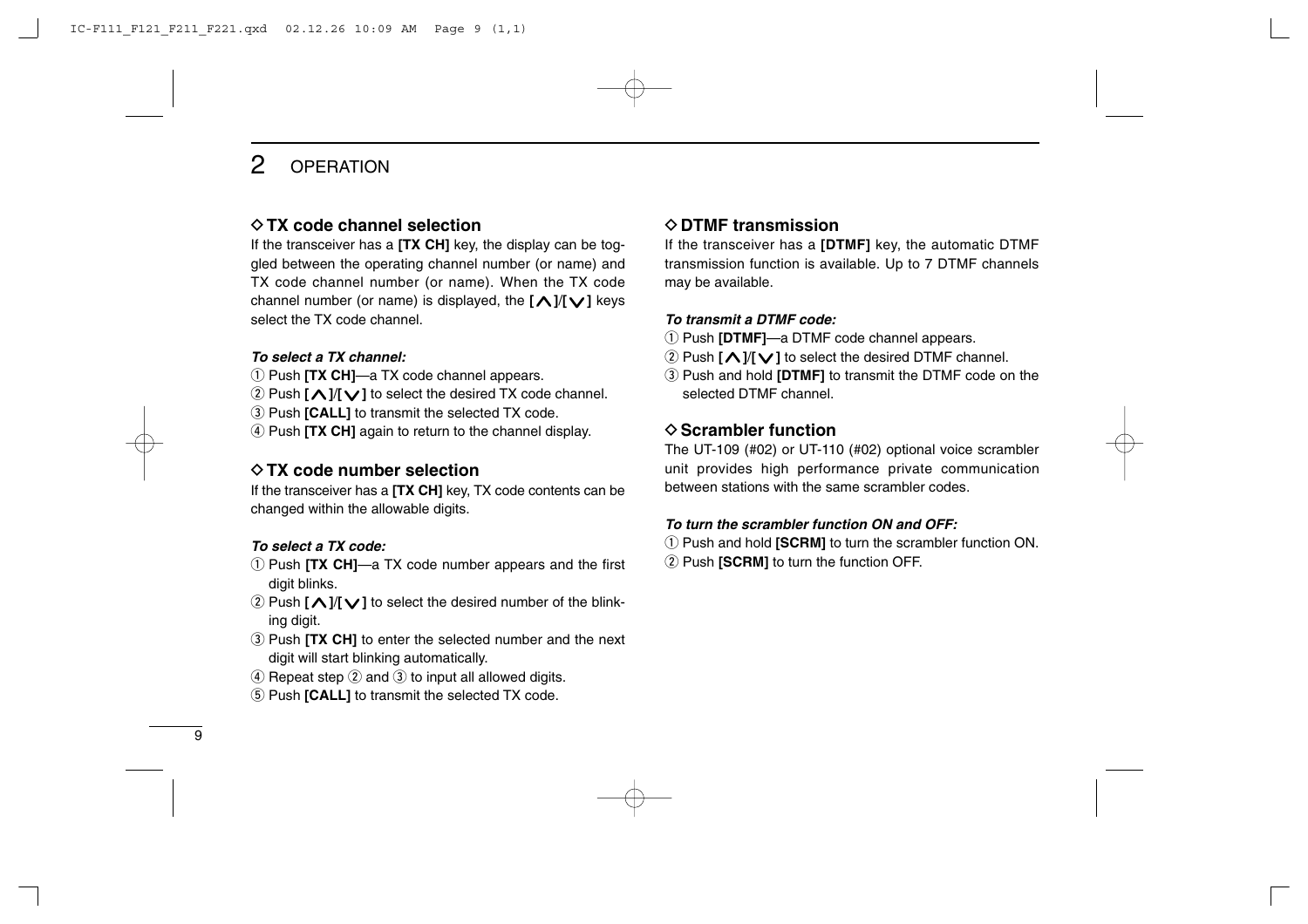## **OPERATION**

## **◇ User set mode**

User set mode is accessed at power ON and allows you to set seldom-changed settings. In this case you can "customize" transceiver operation to suit your preferences and operating style.

#### *Entering the user set mode:*

- q While pushing and holding **[ ]** and **[ ]**, push [POWER] to enter user set mode ON, allowing you to set seldomchanged settings.
- w Push and hold **[P0]** to select the appropriate item. Then, push **[ ]** or **[ ]** to set the desired level/mode.
	- Available set mode functions;
	- •Backlight : OFF, Dim, Auto or ON
	- •Beep : OFF or ON
	- •SQL Level : 0 to 255
	- AF Min level : 0 to 255
- e Push [POWER] (or push and hold **[P0]**) again to exit set mode.

User set mode is also available via a programmable key. Please refer to p. 6 **[SET]** section.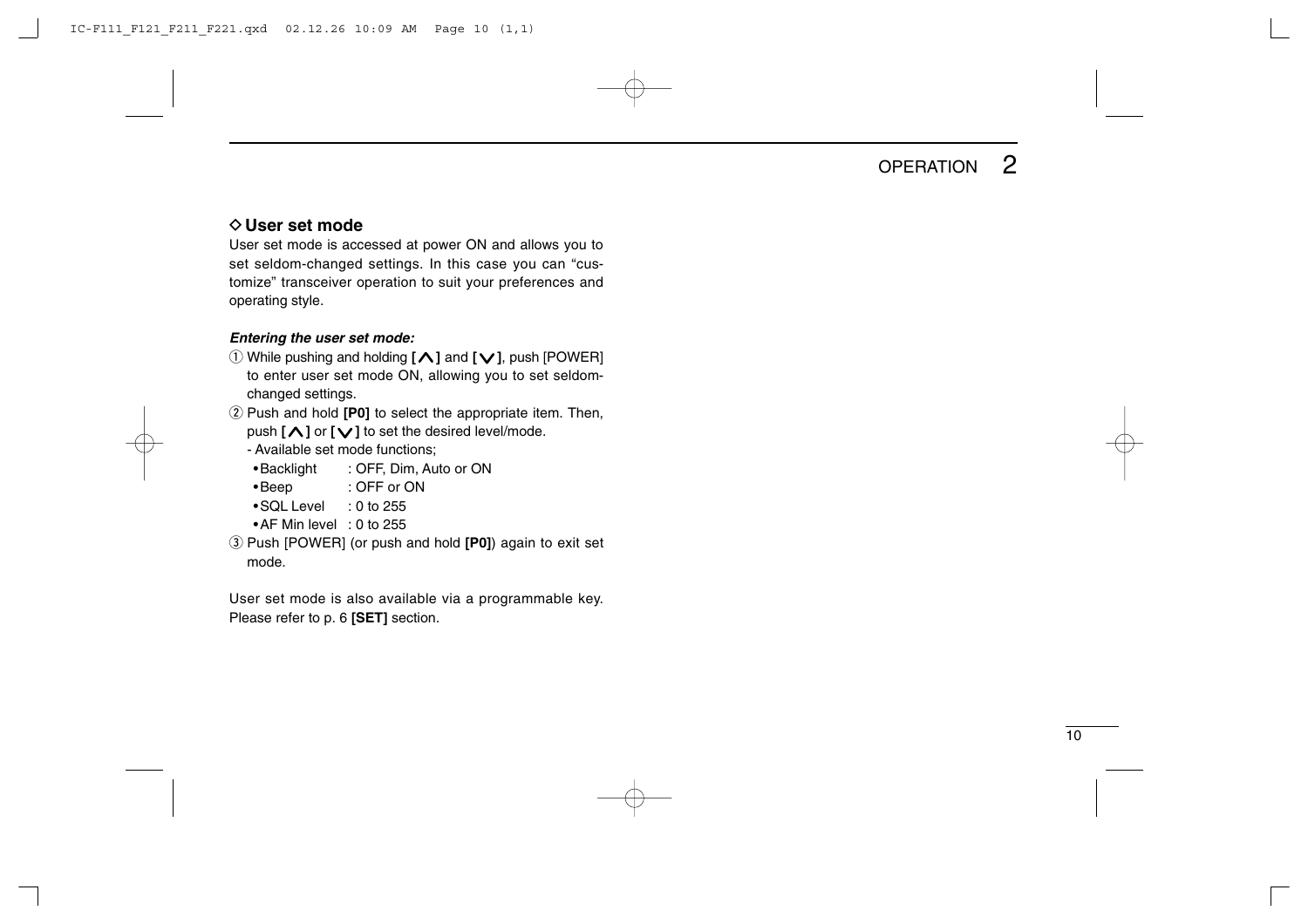## 3 **OPTIONAL SmarTrunk II™ OPERATION**

## ■**SmarTrunk II™ and conventional modes**

This transceiver is capable of SmarTrunk II™ functions.

The optional UT-105 allows communication in conventional channels or SmarTrunk II™ channels. Select a channel bank for SmarTrunk II™ before trunking operation.

- •Push **[BANK]** several times to select a channel bank for conventional channels or SmarTrunk II™ channels.
- Scanning starts when a channel bank for SmarTrunk II™ operation is selected.
- Contact your dealer for channel bank details.

**NOTE:** Optional HM-100TN DTMF MICROPHONE is  $\mathbb Z$  required. Contact your dealer for details.

## ■**SmarTrunk II<sup>™</sup> operation**

These features are enabled by a dealer and may not be available in your system. Contact your dealer for details.

## **◇ Placing a telephone call**

Enter the phone number followed by  $[1]$ ,  $[*]$ .

- A high-pitched beep indicates that the number is accepted.
- When the called party answers, push the [PTT] switch to talk, and release it to listen.

## **♦ Calling another local system subscriber**

Enter the subscriber number followed by [3],  $[*/]$ .

- A high-pitched beep indicates that the number is accepted.
- You hear ringing, then two short beeps when the subscriber answers.
- If the other subscriber is on another call or out of range, you hear a fast busy signal and the call terminates automatically.

## **◇ Receiving a call**

When you hear ringing, push  $[*]$  to answer.

• For a group call, you hear a short ring followed by two short beeps. You do not have to answer a group call to hear it over the air.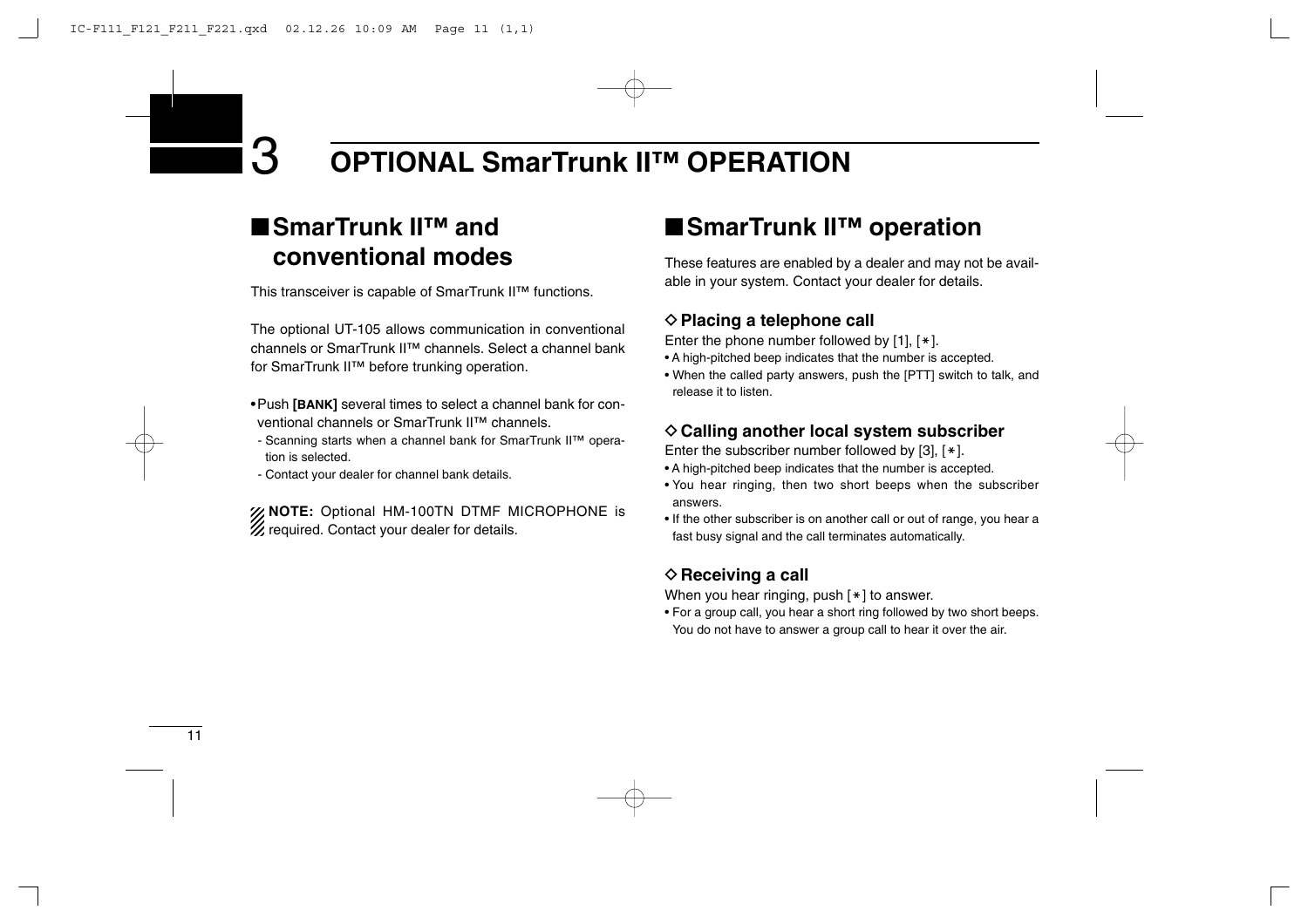## $\diamond$  Terminating a call

After completing a call, push [#] to disconnect (hang up).

**ZUMPORTANT!:** If one person in the conversation termi- $\mathscr U$  nates a call, all participants will be cut off.

## D**Last number re-dial**

Push  $[*]$  2 times to automatically re-dial the last called number.

• A high-pitched beep indicates that the number is accepted.

## **◇ Memory speed-dialling**

To automatically dial a commonly used number from memory: • Push  $[*]$  followed by the memory location (0–9).

## $\diamond$  **Turbo SpeeDial**

To automatically dial a commonly used number with one push:

•Push one of the turbo SpeeDial keys ([A], [B], [C] or [D]).

## D**Programming memory speed dial**

- $\Omega$  Push and hold [ $*$ ] until you hear a high-pitched beep.
- $\ddot{2}$  Enter the memory location (0–9, A, B, C, D), the telephone or subscriber number, then [1],  $[*]$  (or [3],  $[*]$  if for another system subscriber).
	- A high-pitched beep indicates successful programming.
	- Memories [A]–[D] are used for the Turbo SpeeDial.

## **♦ System busy indication**

If all channels are busy, three low beeps sound after you initiate a call. Try the call again later.

## **◇ PTT dispatch operation**

- $\Omega$  Push [PTT] once (without dialling) to initiate a dispatch call.
- $Q$  Begin talking after you hear three beeps (one short, highpitched, two very-short, low-pitched).
- 3) Receiving a dispatch call is indicated by the same threebeep sequence.
	- $\bullet$  It is not necessary to push  $[*]$  to answer a dispatch call.

## **◇ Emergency call**

Push  $[0]$ ,  $[*]$  to initiate an emergency call.

• Contact your dealer for details.

## **◇ Clear channel alerting**

If all channels are busy, the transceiver automatically begins searching for an open channel and beeps every ten seconds. When two short beeps (low-pitched, then high-pitched) are heard, a channel is available. Push  $[*]$  two times immediately to re-dial the last number.

XX **NOTE:** For additional operating instructions, contact your  $\mathscr{U}$  dealer.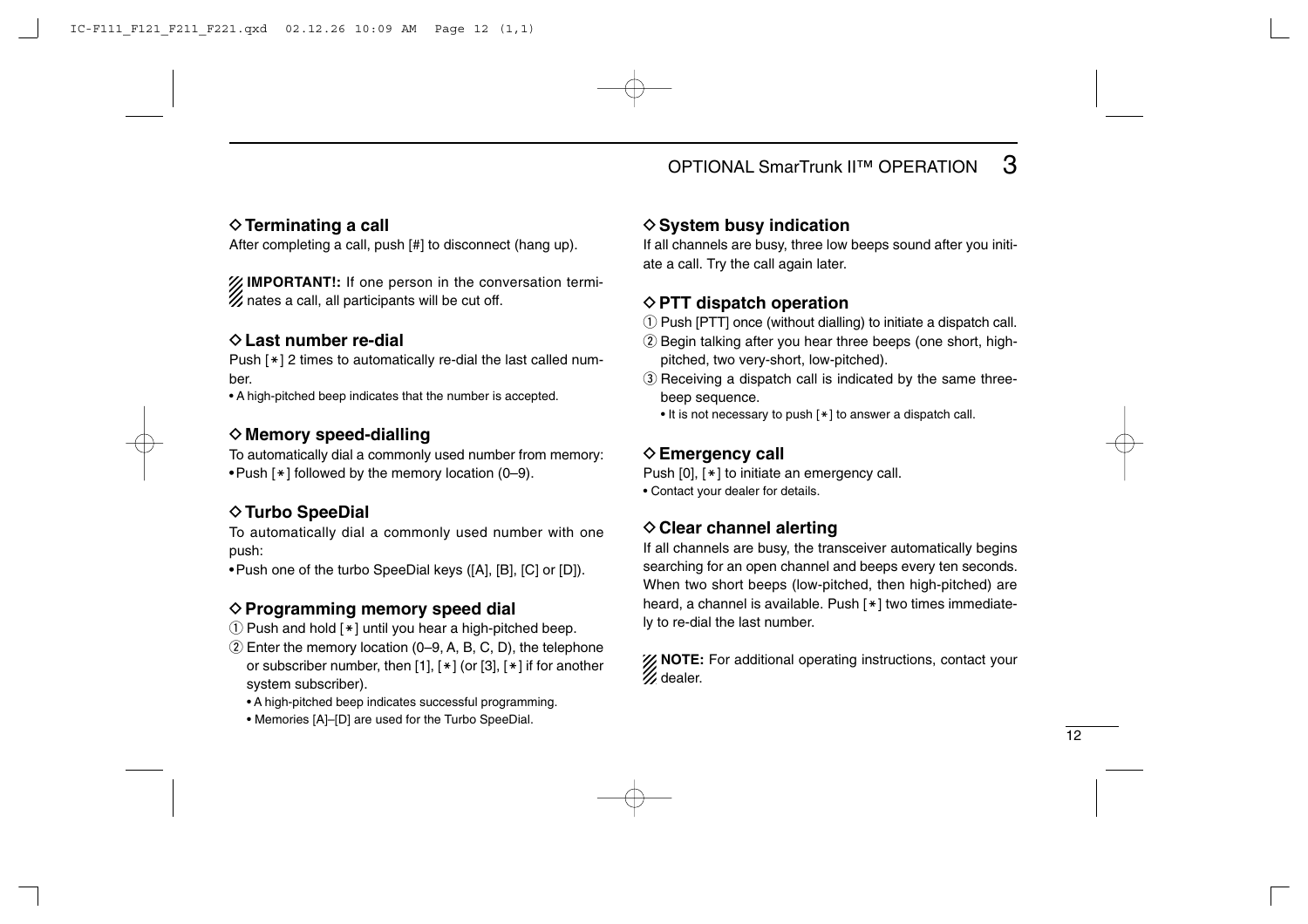## **CONNECTION AND MAINTENANCE**

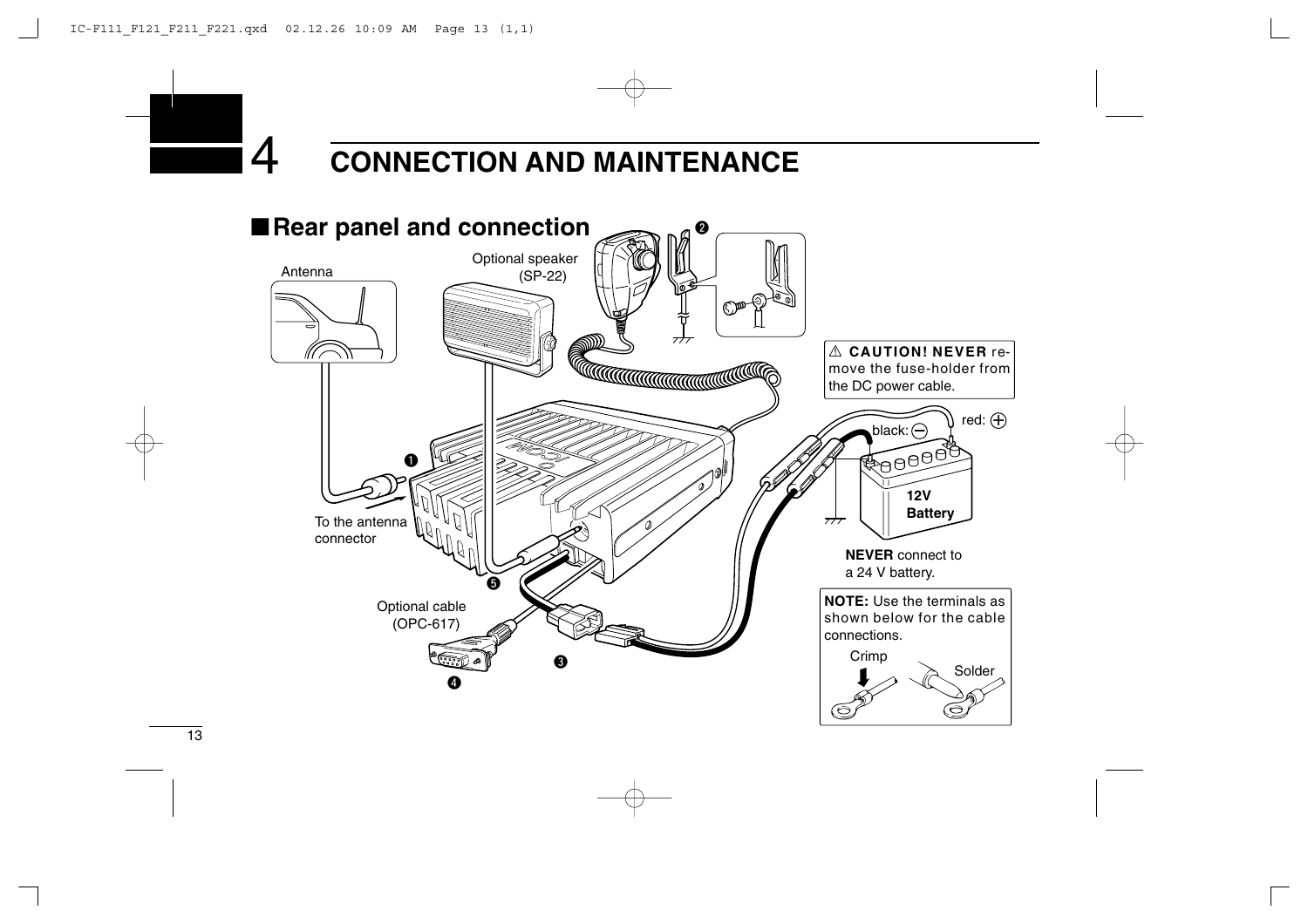## q **ANTENNA CONNECTOR**

Connects to an antenna. Contact your dealer about antenna selection and placement.

## **WICROPHONE HANGER**

Connect the supplied microphone hanger to the vehicle's ground for microphone on/off hook functions. (See p. 2)

## **B DC POWER RECEPTACLE**

Connects to a **12 V DC** battery. Pay attention to polarities. **NEVER** connect to a **24 V** battery. This could damage the transceiver.

## r **OPTIONAL CABLE** (OPC-617)

Connect an external modem unit, dimmer control, etc.

## **GEXTERNAL SPEAKER JACK**

Connect a 4–8  $\Omega$  external speaker, if desired.

## ■**Supplied Accessories**



| Function name stickers" |  |
|-------------------------|--|
| (KEY STICKER) 1         |  |

## !1Spring washers ................. <sup>4</sup> !2Nuts ................................... 4

#### **\*Function name stickers**

There are no names on the programmable function keys since the functions can be freely assigned to these keys.

Attach the supplied function name stickers above the appropriate keys for easy recognition of that key's assigned function.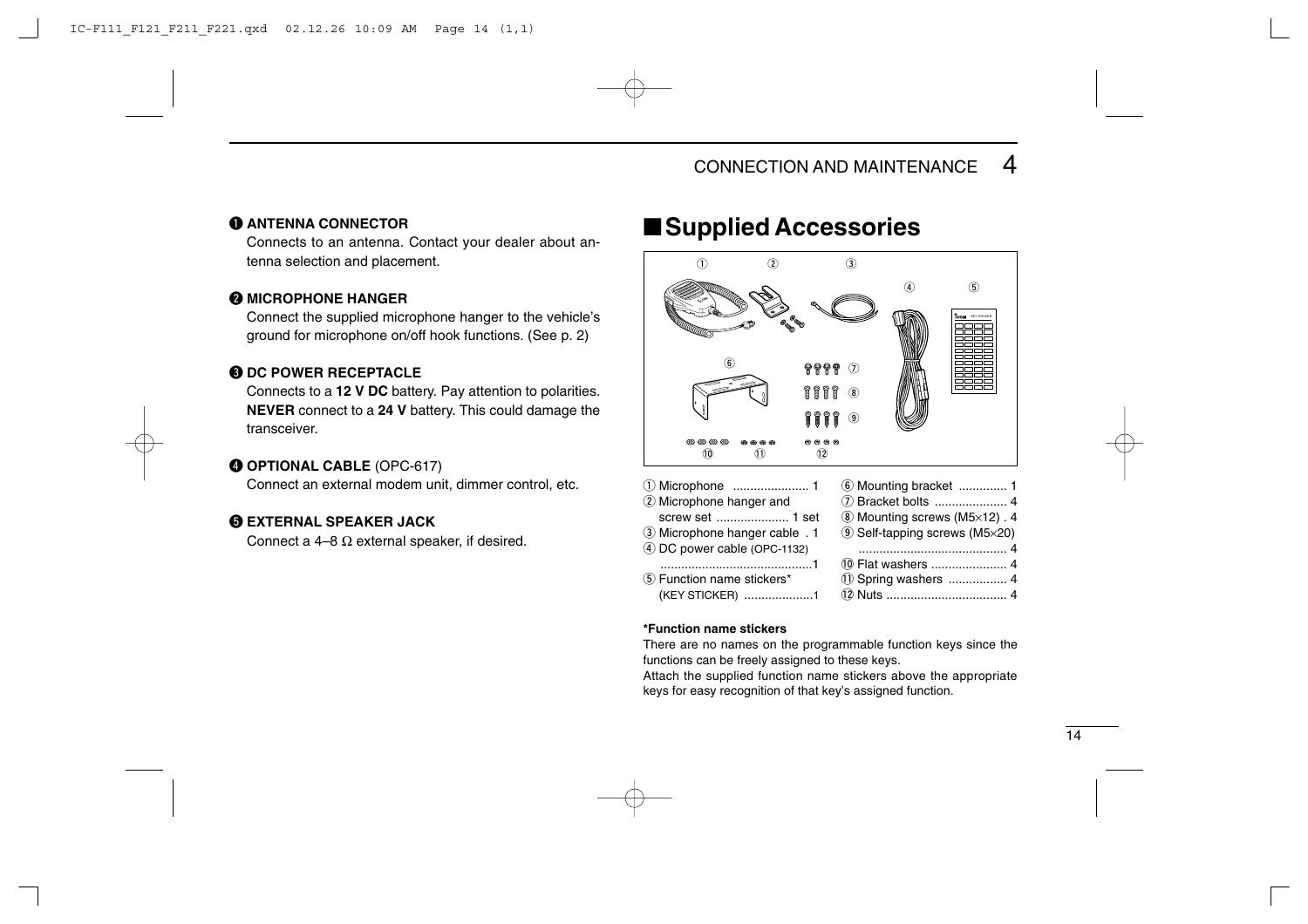## 4 CONNECTION AND MAINTENANCE

## ■**Mounting the transceiver**

The universal mounting bracket supplied with your transceiver allows overhead mounting.

•Mount the transceiver securely with the 4 supplied screws to a thick surface which can support more than 1.5 kg.



■**Optional UT-105, UT-108 or UT-111 installation**

Install the optional UT-105, UT-108 or UT-111 unit as follows:

- $\odot$  Turn the power OFF, then disconnect the DC power cable.
- $Q$  Unscrew the 4 cover screws, then remove the bottom cover.
- 3 Install the unit as shown in the diagram below.
- 4 Replace the bottom cover and screws, then re-connect the DC power cable.

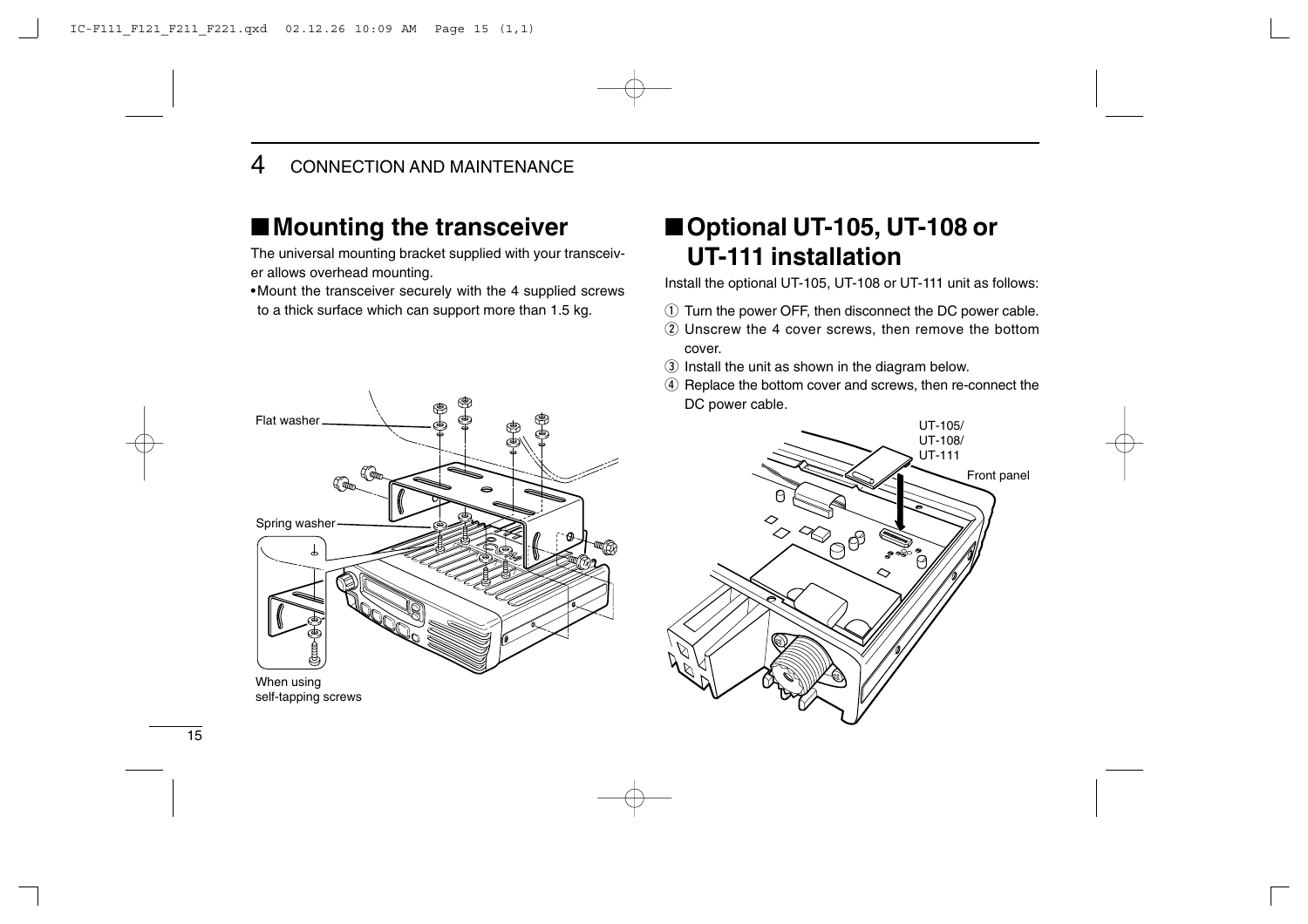## ■**Optional UT-109 or UT-110 installation**

- (1) Turn the power OFF, then disconnect the DC power cable.
- $(2)$  Unscrew the 4 cover screws, then remove the bottom cover.
- e Cut the pattern on the PCB at the TX mic circuit (MIC) and RX AF circuit (DISC) as shown below.
- r Install the scrambler unit as described in the installation of optional UT-105, UT-108 or UT-111 as on the page at left.
- (5) Replace the bottom cover and screws.



**NOTE:** Be sure to re-solder the above disconnected points when you remove the scrambler units. Otherwise no TX modula- $\mathbb Z$  tion or AF output is available.



## ■**Optional OPC-617 installation**

Install the OPC-617 as shown below.



Cut off the bushing as in the illustration, when you install the optional OPC-617.

#### OPTIONAL CABLE PIN ASSIGNMENT



- q Dimmer cont. IN or IGSW cont. IN  $(2)$  AF OUT e Det. AF OUT r Mod. IN  $(5)$  PTT control IN or  $\circledR$   $\circledR$   $\circledR$   $\circledR$   $\circledR$   $\circledR$   $\circledR$   $\circledR$   $\circledR$   $\circledR$   $\circledR$   $\circledR$   $\circledR$   $\circledR$   $\circledR$   $\circledR$   $\circledR$   $\circledR$   $\circledR$   $\circledR$   $\circledR$   $\circledR$   $\circledR$   $\circledR$   $\circledR$   $\circledR$   $\circledR$   $\circledR$   $\circledR$   $\circledR$   $\circledR$   $\circled$
- y Horn drive cont. OUT  $(7)$  AF GND  $\circ$  Det. AF GND o Mod. GND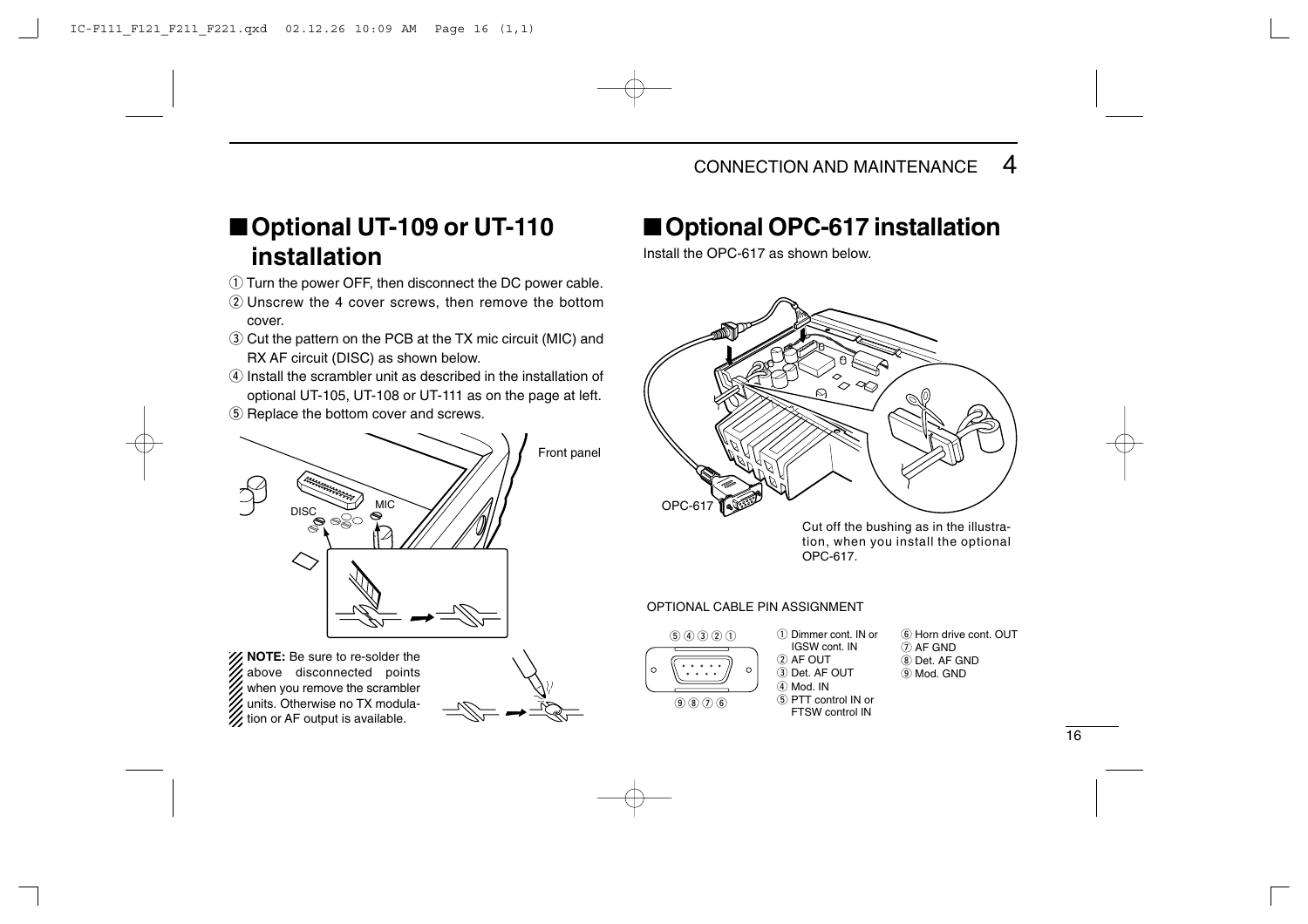## 4 CONNECTION AND MAINTENANCE

## ■ **Antenna**

A key element in the performance of any communication system is an antenna. Contact your dealer about antennas and the best places to mount them.

## ■ Fuse replacement

A fuse is installed in the supplied DC power cable. If a fuse blows or the transceiver stops functioning, track down the source of the problem if possible, and replace the damaged fuse with a new rated one.

❑Fuse rating: 20 A



## ■ **Cleaning**

If the transceiver becomes dusty or dirty, wipe it clean with a soft, dry cloth.



**AVOID** the use of solvents such as benzene or alcohol, as they may damage the transceiver surfaces.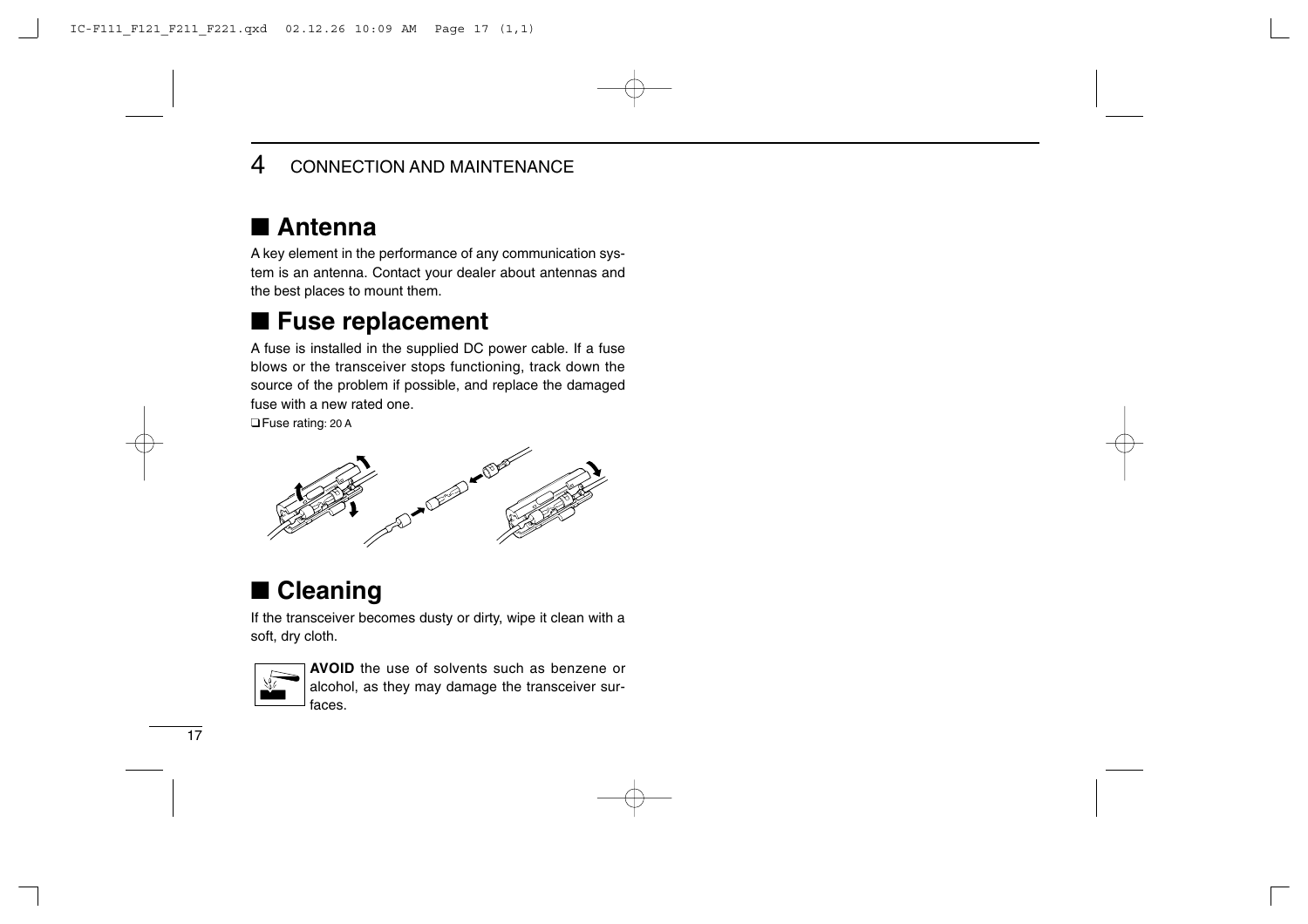## **OPTIONS**

#### **SP-22 EXTERNAL SPEAKER**

Compact and easy-to-install. Input impedance :  $4 \Omega$ Max. input power : 5 W

**HM-100TN**

DTMF microphone.

**SM-25** Desktop microphone.

**UT-105 SmarTrunk IITM Logic Board** Provides SmarTrunk IITM capabilities.

#### **UT-108 DTMF DECODER UNIT**

Provides pager and code squelch capabilities.

## **UT-109/UT-110 (#02) VOICE SCRAMBLER UNIT**

• UT-109 : Non-rolling type (max. 32 codes)

• UT-110 : Rolling type (max. 1020 codes)

#### **UT-111 TRUNKING BOARD**

Provides trunking operation.

## **OPC-617 ACC CABLE**

Allows you to connect to an external terminal.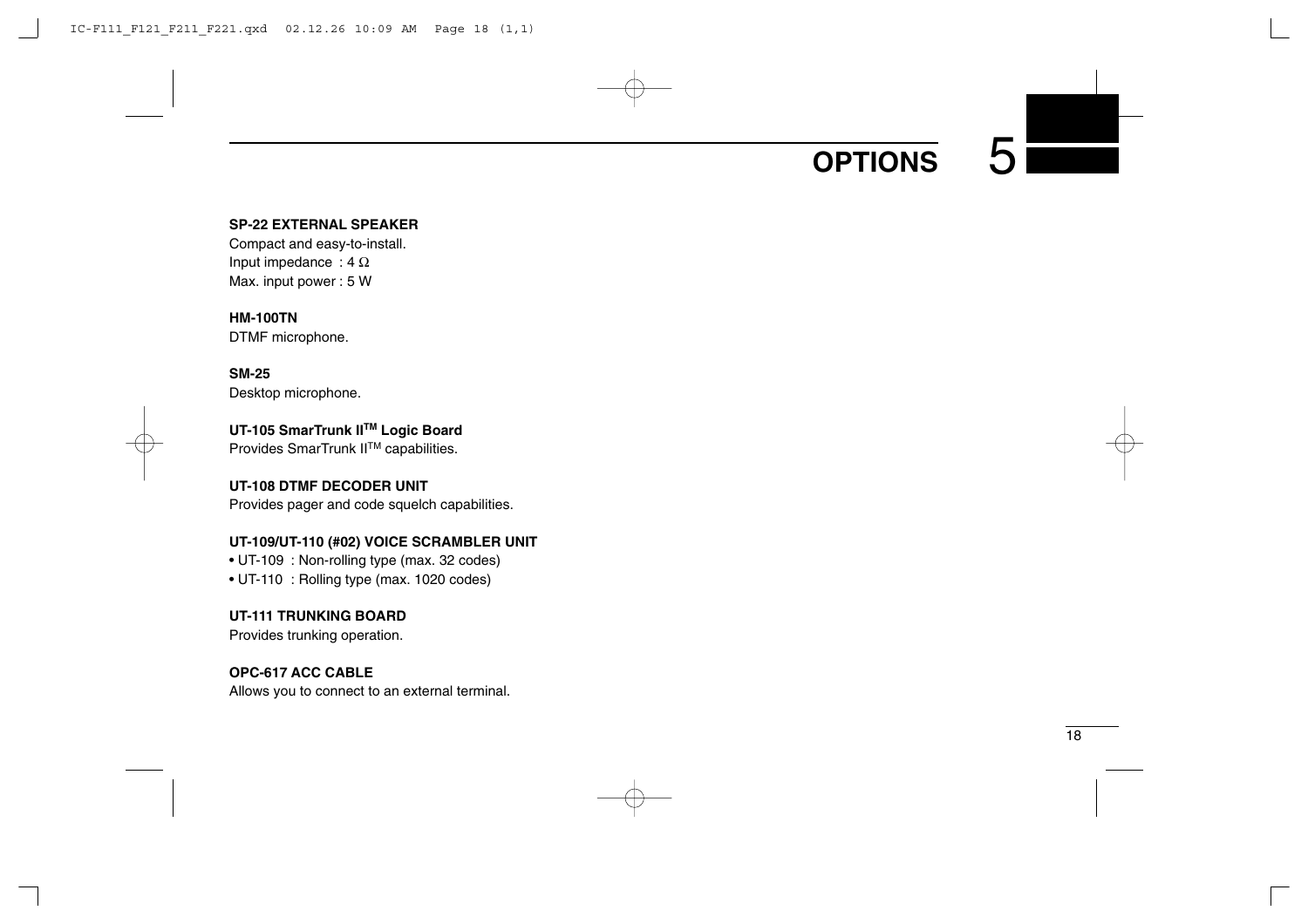

**Your Icom radio generates RF electromagnetic energy during transmit mode. This radio is designed for and classified as "Occupational Use Only", meaning it must be used only during the course of employment by individuals aware of the hazards,**

**and the ways to minimize such hazards. This radio is NOT intended for use by the "General Population" in an uncontrolled environment.**

- For compliance with FCC and Industry Canada RF Exposure Requirements, the transmitter antenna installation shall comply with the following two conditions:
	- 1. The transmitter antenna gain shall not exceed 0 dBi.
	- 2. IC-F121:

The transmitter antenna is required to be located outside of a vehicle and kept at a separation distance of 65 centimeters or more between the transmitter antenna of this device and persons during operation.

3. IC-F221:

The transmitter antenna is required to be located outside of a vehicle and kept at a separation distance of 52 centimeters or more between the transmitter antenna of this device and persons during operation.



**To ensure that your exposure to RF electromagnetic energy is within the FCC allowable limits for occupationaluse, always adhere to the following guidelines:**

- •**DO NOT** operate the radio without a proper antenna attached, as this may damage the radio and may also cause you to exceed FCC RF exposure limits. A proper antenna is the antenna supplied with this radio by the manufacturer or an antenna specifically authorized by the manufacturer for use with this radio.
- •**DO NOT** transmit for more than 50% of total radio use time ("50% duty cycle"). Transmitting more than 50% of the time can cause FCC RF exposure compliance requirements to be exceeded. The radio is transmitting when the "TX indicator" lights red. You can cause the radio to transmit by pressing the "PTT" switch.

## **Electromagnetic Interference/Compatibility**

During transmissions, your Icom radio generates RF energy that can possibly cause interference with other devices or systems. To avoid such interference, turn off the radio in areas where signs are posted to do so. **DO NOT** operate the transmitter in areas that are sensitive to electromagnetic radiation such as hospitals, aircraft, and blasting sites.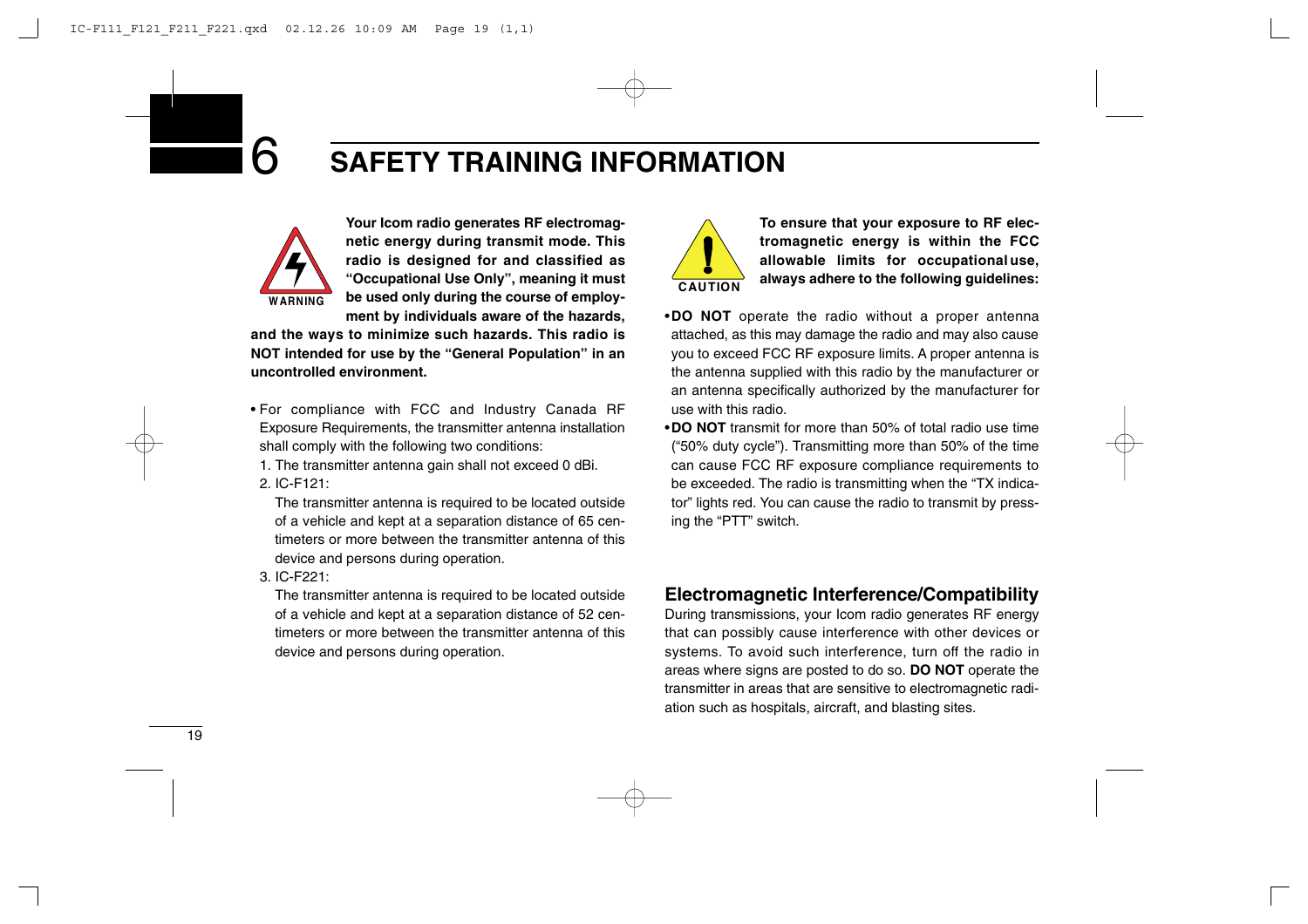| $\overline{\phantom{0}}$                                        |  |
|-----------------------------------------------------------------|--|
|                                                                 |  |
|                                                                 |  |
|                                                                 |  |
|                                                                 |  |
|                                                                 |  |
|                                                                 |  |
| $\overline{\phantom{0}}$                                        |  |
|                                                                 |  |
| the contract of the contract of the contract of the contract of |  |
| $\overline{\phantom{a}}$                                        |  |
|                                                                 |  |
| $\overline{\phantom{0}}$                                        |  |
|                                                                 |  |
| $\overline{\phantom{0}}$                                        |  |
|                                                                 |  |
|                                                                 |  |
| $\overline{\phantom{a}}$                                        |  |
|                                                                 |  |
|                                                                 |  |
| $\overline{\phantom{0}}$                                        |  |
|                                                                 |  |
|                                                                 |  |
|                                                                 |  |
|                                                                 |  |
|                                                                 |  |
|                                                                 |  |